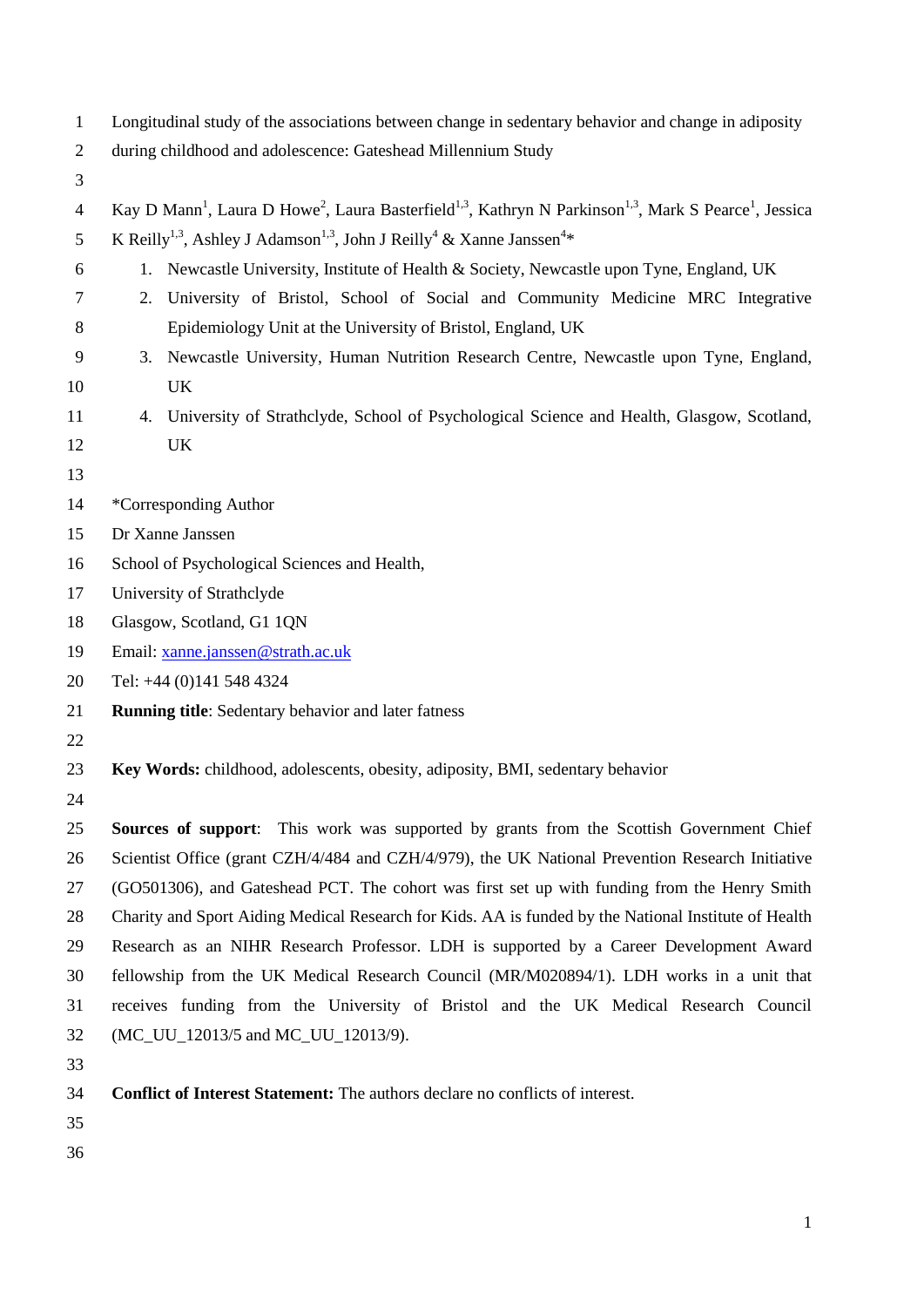# **ABSTRACT**

 **Background:** Sedentary time (ST) has been reported to have a range of negative health effects in adults, however, the evidence for such effects among children and adolescents is sparse. The primary aim of the study was to examine associations between changes in sedentary behavior (time and fragmentation) and changes in adiposity across childhood and adolescence.

 **Methods:** Participants were recruited as part of the Gateshead Millennium Study. Measures were taken at age 7y (n=502), 9y (n=506), 12y (n=420) and 15y (n=306). Participants wore an ActiGraph GT1M and accelerometer epochs were 'sedentary' when recorded counts were ≤25 counts/15s. ST was calculated and fragmentation (SF) was assessed by calculating the number of sedentary bouts per sedentary hour. Associations of changes in ST and SF with changes in adiposity (Body Mass Index (BMI), and Fat Mass Index (FMI)) were examined using bivariate linear spline models.

49 **Results:** Increasing ST by 1% per year was associated with an increase in BMI of 0.08 kg/m<sup>2</sup>/year 50 (95%CI: 0.06-0.10; p<0.001) and FMI of 0.15 kg/m<sup>2</sup>/year (0.11-0.19; p<0.001). Change in SF was 51 associated with BMI and FMI (p<0.001). An increase of 1 bout per sedentary hour per year (i.e. sedentary time becoming more fragmented) was associated with an increase in BMI of 0.07 53 kg/m<sup>2</sup>/year (0.06-0.09; p<0.001) and an increase in FMI of 0.14 kg/m<sup>2</sup>/year (0.10-0.18; p<0.001) over 54 the 8y period. However, an increase in SF between 9y-12y was associated with a 0.09 kg/m<sup>2</sup>/year 55 decrease in BMI (-0.18-0.00; p=0.046) and 0.11 kg/m<sup>2</sup>/year decrease in FMI (-0.22-0.00; p=0.049).

 **Conclusions:** Increased ST and increased SF from 7y to 15y were associated with increased adiposity. This is the first study to show age-specific associations between change in objectively measured sedentary behaviour and adiposity after adjustment of MVPA in children and adolescents.. The study suggests that, targeting sedentary behaviour for obesity prevention may be most effective during periods in which we see large increases in ST.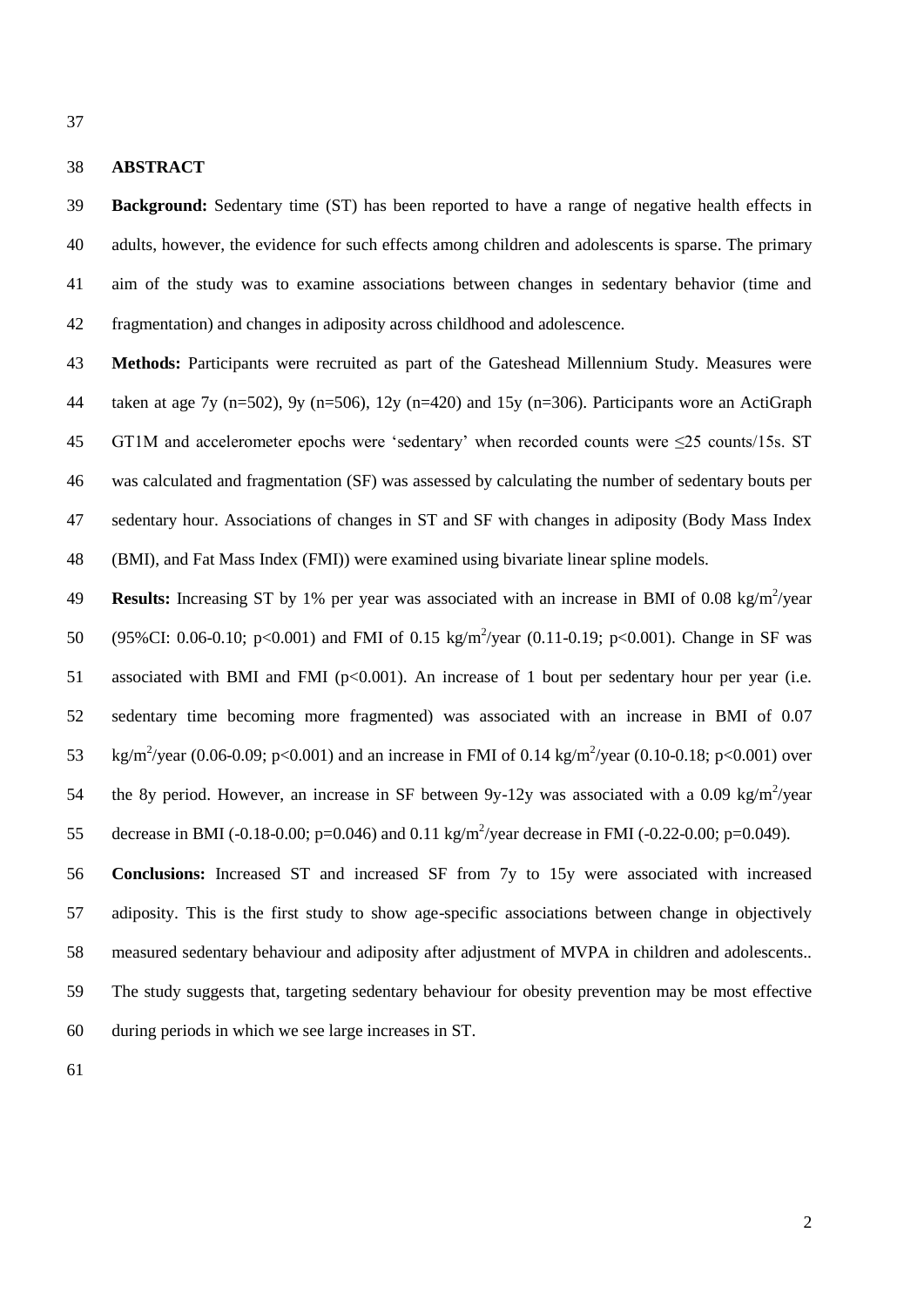#### **INTRODUCTION**

 Habitual sedentary time, and the fragmentation of sedentary behavior (the extent to which sedentary behaviors are prolonged or interrupted), have been reported to have important independent effects on all-cause mortality and cardiometabolic health in adults (1-6). A recent systematic review of longitudinal studies suggested that time spent sedentary increases across childhood and adolescence, and sedentary time becomes more prolonged/less fragmented (7). In addition, sedentary behavior in childhood and adolescence may influence adult sedentary behavior by the establishment of long-term habits or norms. A recent systematic review suggested that early sedentary behavior tends to 'track' (tracking is the maintenance of relative position over time) (8) and therefore it may be important to establish healthy lifestyles early on.

 Recent systematic reviews and editorials have reported an increasing body of evidence on the health effects of sedentary behavior defined as screen-time, but the evidence on the health impact of overall sedentary behavior during childhood and adolescence has only recently began to emerge and appears inconsistent (9-11). Studies have begun to identify possible effects of the number of breaks and bouts of sedentary behavior on cardiometabolic health in children and adolescents (12, 13). In a cross- sectional study of Canadian 8-11y olds, Saunders et al (14) found that greater fragmentation of sedentary time was associated with lower BMI Z scores. Nevertheless, the evidence on associations between sedentary time or fragmentation and adiposity is limited to cross-sectional studies or studies of limited longitudinal duration. Recent reviews have found almost no evidence of associations between longitudinal changes in objectively measured sedentary behavior and adiposity across childhood and adolescence (7, 15-17), and so the hypothesis that objectively measured changes in sedentary behavior influences adiposity during childhood and adolescence remains largely untested, even though numerous research and policy interventions to modify sedentary behavior of children and adolescents are now being developed.

 Given the limited evidence on the effect of objectively measured sedentary time and fragmentation, the main aim of the present study was to test for associations between changes in sedentary behavior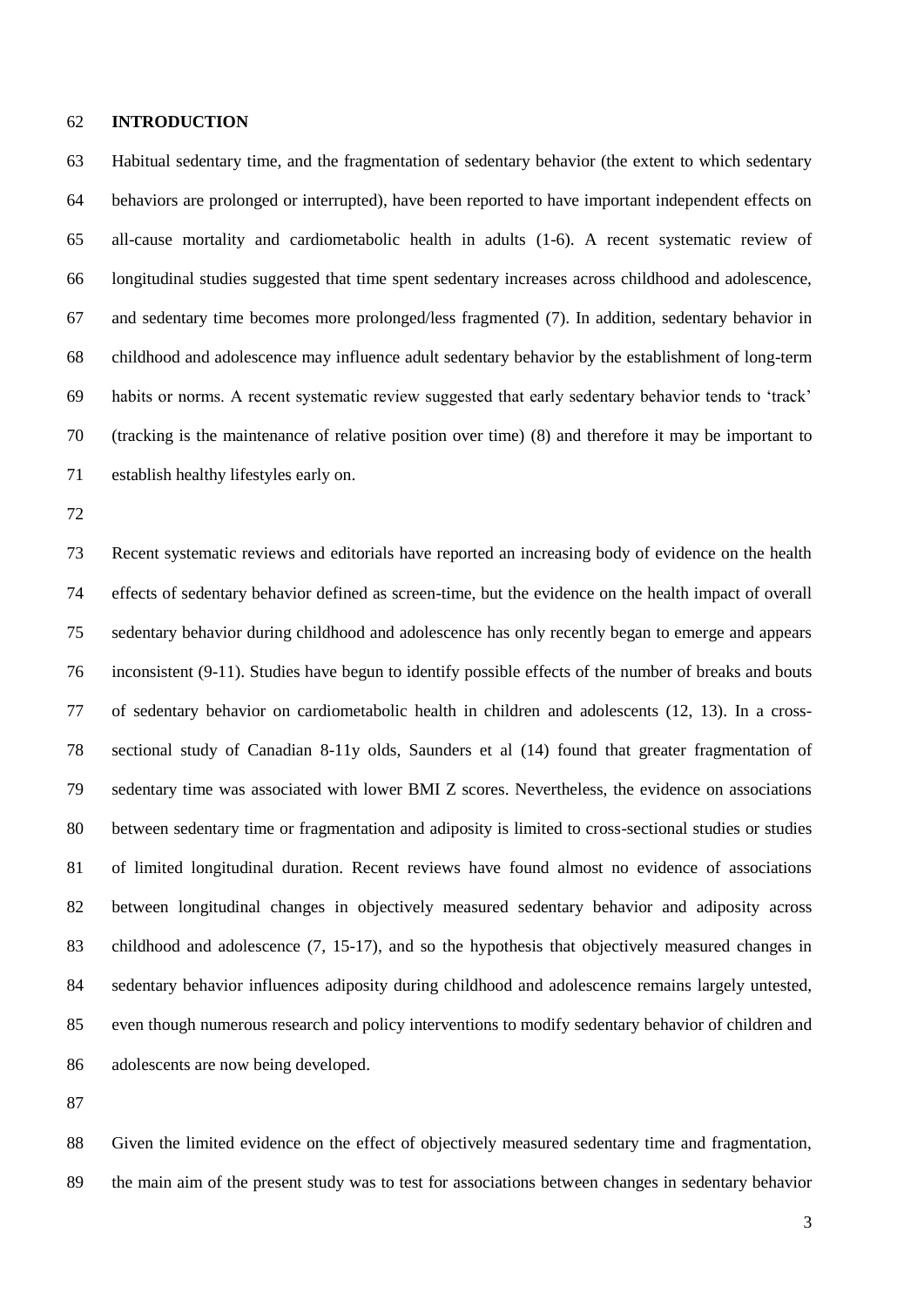(i.e. sedentary time and fragmentation of sedentary time) and changes in adiposity across childhood and adolescence, in the Gateshead Millennium Study cohort (GMS). In addition, in a previously published study on this cohort the authors reported different rates of change in ST between the different time periods (18) and therefore a secondary aim was to examine the effect of the rate of change in sedentary behavior on adiposity between measurement periods (ie 7 to 9 yr, 9 to 12 yr and 12 to 15 yr). The authors hypothesize that an increase in sedentary time results in an increase in adiposity and an increase in sedentary fragmentation results in a decrease in adiposity. Additionally, it was hypothesized that the effect of the different rates of change during the different time periods may affect adiposity in different ways.

### **MATERIALS AND METHODS**

*Cohort*

 The Gateshead Millennium Study (GMS) began as a prospective study of 1029 infants and their families recruited shortly after birth between June 1999 and May 2000 in Gateshead, an urban district in north east England. Full details of the study including recruitment and early life follow-up are described elsewhere (19). Physical activity and sedentary behavior measures in the cohort began in 2006-2007 when study participants were aged 6-8 years. For the present study four periods from when the children were age 6y to age 15y have been considered. Baseline measures for this study were taken between October 2006 and December 2007 (the first time physical activity and sedentary behavior measures were included), when the children were aged 6-8 years ('7y'); follow-up was conducted between October 2008 and September 2009, when the children were aged 8-10 years ('9y'); between October 2011 and September 2012, when the children were aged 11-13 years ('12y'), and between September 2014 and September 2015, when the adolescents were aged 14-16 years ('15y'). Written parental consent was obtained during each data collection period and the study was approved by the Gateshead and South Tyneside Local National Health Service Research Ethics Committee for data collection at 7y and by the Newcastle University Faculty of Medical Sciences Ethics Committee for the 9y, 12y and 15y data collections. Each child's date of birth, sex and parental socio-economic position, measured by Townsend score (an area-based measure derived from the UK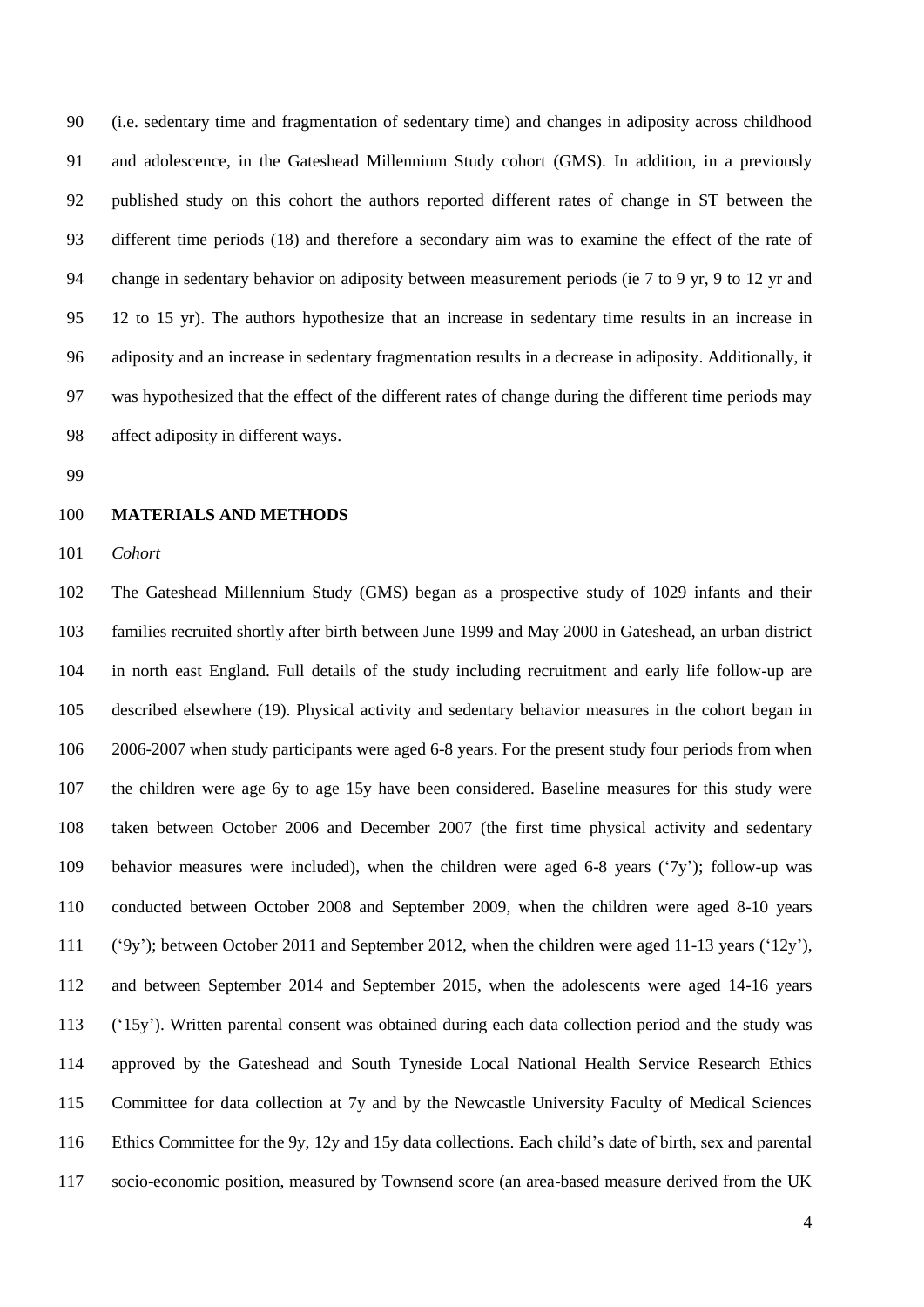census in 1991), was recorded at birth. The measures described below were recorded at each of the 7y, 9y, 12y and 15y baseline and follow-up periods.

### *Body measurements*

 Height and weight were measured during baseline and follow-up periods. Height was measured to the nearest 0.1 cm using a Leicester portable height measure (Chasmors, London, UK). Weight (kg) and bio-impedance were measured while children wore light clothing using a Tanita TBF300MA. Body mass index (BMI) was calculated as weight (kg) divided by height (m) squared. Fat mass (kg) was derived using bio-impedance data to calculate age and sex specific total body water, hydration and lean mass as described by Lohman (20). The final calculation of fat mass comes from weight (kg) minus lean mass. Fat mass index (FMI) was calculated as fat mass (kg) divided by height (m) squared. 

*Accelerometry – objective measurement of sedentary time and fragmentation of sedentary time*

 Sedentary behavior was measured using Actigraph GT1M accelerometers (ActiGraph Corporation; Pensacola USA) worn for 7 days during baseline and follow-up periods. Accelerometer protocols used in the GMS have been described in detail elsewhere (21). Briefly, participants recorded the times when the monitor was worn using a provided log sheet and non-wear time (including sleep) was removed manually based on the wear time diaries and visual inspection by a trained researcher. Non- wear time was not removed using consecutive zeros as it has been shown to affect the outcome significantly, especially in longitudinal studies in children and adolescents where changes in sedentary patterns are very likely (22). Data were collected in 15-second epochs and included in the analyses if participants had at least three days with ≥6 hours per day of accelerometer data; this has been shown to provide reliable estimates of sedentary behavior (23). Epochs were defined as sedentary when recorded counts were ≤25 counts/15 seconds. Sedentary time (ST) was expressed as the percentage of accelerometer wear time. A sedentary bout was defined as any period of time ≥1 minute of consecutive counts ≤25 counts per 15 seconds (24). Fragmentation of sedentary time (SF) was quantified by calculating the number of sedentary bouts divided by total hours of sedentary time per day. This provides information about how ST is fragmented independent of overall ST; more bouts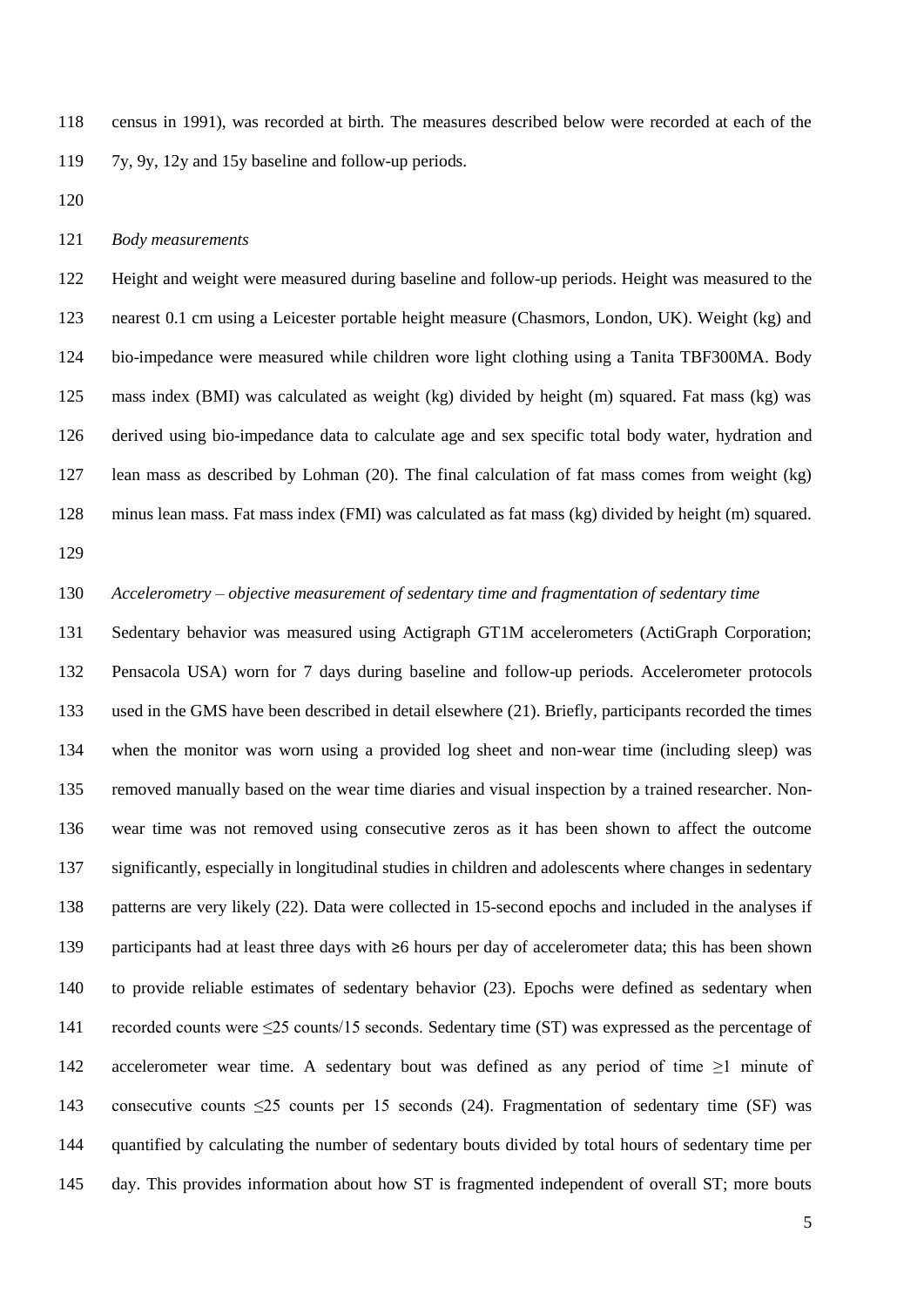per sedentary hour indicate total ST is made up out of several shorter bouts. Along with ST and SF, moderate-to-vigorous-intensity physical activity (MVPA) was also measured using the accelerometers. Epochs were defined as MVPA if recorded counts were greater than >800 counts/15 second and expressed the percentage of accelerometer wear time (21).

 Participants were measured at the same time of the year during 7y, 9y and 12y measures. However, some variation in measurement time occurred during 15y follow-up, therefore the month in which assessment took place was recorded. Season of measurement is defined in four month intervals of when measurements were taken; Winter: November, December, January and February; Autumn/Spring: March, April, September and October; Summer: May, June, July and August.

*Statistical analysis*

 Age, ST, SF, BMI, FMI, MVPA and Townsend score were treated as continuous variables whereas sex and season of measurement were treated as categorical. Multilevel linear spline random-effects models, with knot points at age 9y and 12y, were used to describe the trajectory of change in ST, SF, BMI and FMI with age. ST, SF, BMI and FMI were repeatedly measured during baseline and follow- up periods, hence multilevel models with two levels (follow-up period [level 1] within each child [level 2]) were used. These models estimate individual-specific trajectories with no restriction on the number of measures, account for the correlation between repeated measures on the same child and allow for a change in scale and variation over time (25, 26). Four separate multilevel linear spline models were fitted with ST, SF, BMI and FMI as outcomes and knot points at 9y and 12y each with a random intercept and a single random slope (to capture individual deviation from the average trajectory, across all splines). Knot points were chosen at 9y and 12y to allow for investigation of change between follow-up periods and following the recommendation that if there are only a small number of data collection time points the knot points may be placed at the mean follow-up age (26). In a previous study in this cohort differences in change of ST and SF were found between boys and girls (18). To account for these differences in the change of ST, SF, BMI and FMI all models included adjustment for sex over time. To attenuate regression coefficients for potential confounding of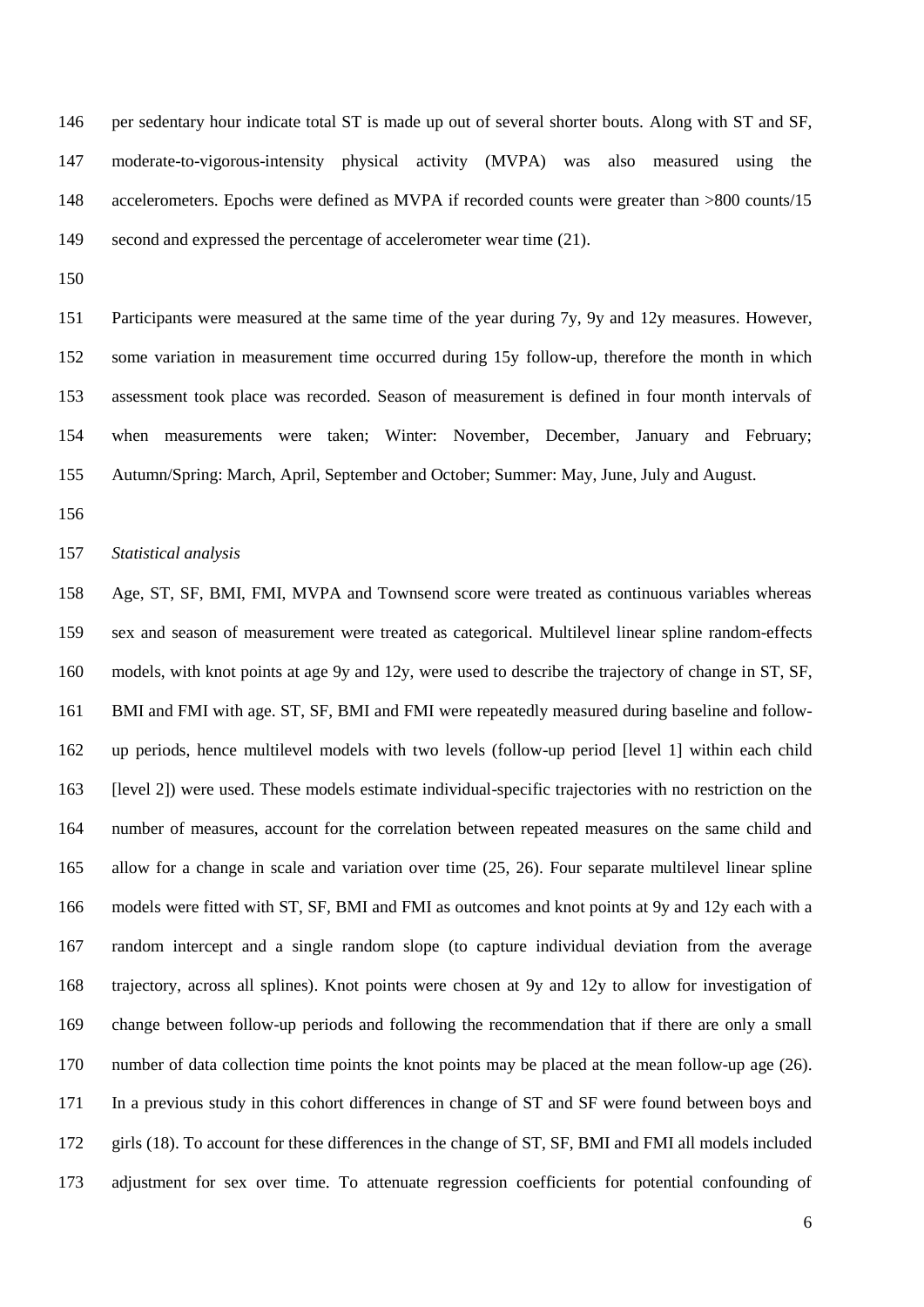physical activity, all models also included adjustment for MVPA; interactions of sex and MVPA over time were also tested and included if found significant. Socio-economic status was included in all models as a potential confounder, however, it was found not to be associated with the change outcome nor did it attenuate regression coefficients and was therefore excluded in final models. The final linear spline random-effects models for the change in ST or SF over age included adjustment for sex and MVPA (including interactions of sex and MVPA over time) and seasonality. The final linear spline random-effects models for the change in BMI or FMI over age included adjustment for sex and MVPA.

 To investigate the associations of changes in sedentary behavior with changes in adiposity we combined the final linear spline models for change in sedentary behavior (ST and SF) with the linear spline models for change in adiposity (BMI and FMI), as an extra response variable at the individual level, to form bivariate models. This was done for the linear spline random effects model for change in ST as a predictor with change in BMI and change in FMI as the outcome (Model 1 and Model 2, respectively), as well as for the linear spline random effects model for change in SF as a predictor with change in BMI and change in FMI as the outcome (Model 3 and Model 4, respectively). All bivariate models included covariate adjustments for sex, seasonality, MVPA, and an interaction between sex and MVPA. Linear regression co-efficients with 95%CI are reported for the association between sedentary behavior (ST and SF) at y7 with adiposity (BMI and FMI) at y7, the association between sedentary behavior at y7 with the change in adiposity and, finally, the change in sedentary behavior at y7 with the change in adiposity.

 Linear regression analysis was used to further investigate if the association between change in ST or SF and change in BMI or FMI differed between rates of change of follow-up age groups (age 7 to 9 years, 9 to 12 years and 12 to 15 years) since these could not be estimated within bivariate models. Linear regression models considered all children with data at the specific time point with change in ST or SF as the outcome, and change in BMI or FMI as the independent predictor variable with adjustment for sex and change in MVPA over the same time period included.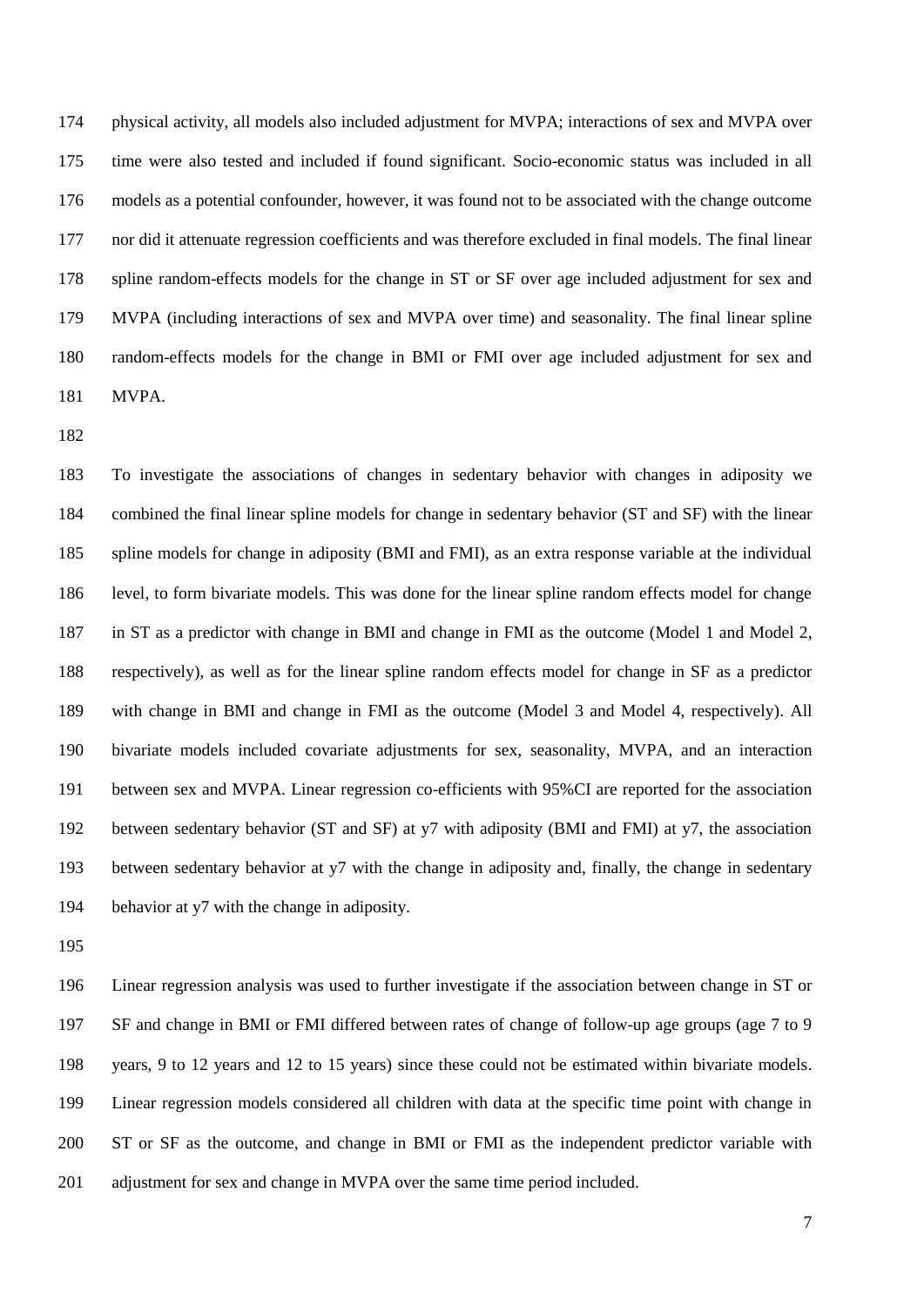### **RESULTS**

 During the four data collection periods 515, 517, 441 and 326 study members took part in the physical activity measurements. Of these 502 (97%), 506 (98%), 420 (95%) and 306 (94%) had valid adiposity data at 7y, 9y, 12y and 15y, respectively (Table 1). There is a smaller sample with FMI measures due to missing (assumed to be at random) body composition data. Participants wore the accelerometer for an average of 671.1 min/day, 672.5 min/day, 7171.7 min/day and 725.6 min/day at age 7y, 9y, 12y and 15y, respectively (Table 1).

 Change trajectories for ST, SF, BMI and FMI are shown in online supplements 1 to 4. Briefly, ST increased from age 7y to 15y by 188 min/day over the 8 year period, whereas fragmentation decreased by 3.7 bouts per sedentary hour (Table 1). Linear spline modelling showed a greater increase in ST between 9y-12y compared to 7y-9y and 12y-15y. The rate of change differed slightly between boys and girls (Online Supplement 1). Fragmentation decreased most between ages 12y and 15y with again a slight difference between boys and girls (Online Supplement 1). BMI and FMI increased from age 7y to 15y (Table 1). BMI increased most between ages 9y-12y for boys and 7y-9y for girls and FMI increased most during the 9y-12y period in both boys and girls (Online Supplement 1).

# *Bivariate models*

 After adjustment for sex, MVPA and seasonality, higher levels of ST at baseline were associated with 222 lower BMI and FMI (-0.05 kg/m<sup>2</sup> for both) and with a decrease in BMI and FMI (-0.02 kg/m<sup>2</sup> for 223 both) between age 7 to 15 years (p<0.001 for all, Table 2). In addition, higher levels of SF at baseline 224 were not associated with BMI (-0.002 kg/m<sup>2</sup>; p=0.968) and FMI (-0.01 kg/m<sup>2</sup>; p=0.927) or with a 225 change in BMI (0.04 kg/m<sup>2</sup>; p=0.409) and FMI (0.05 kg/m<sup>2</sup>; p=0.396) between age 7 to 15 years (Table 2).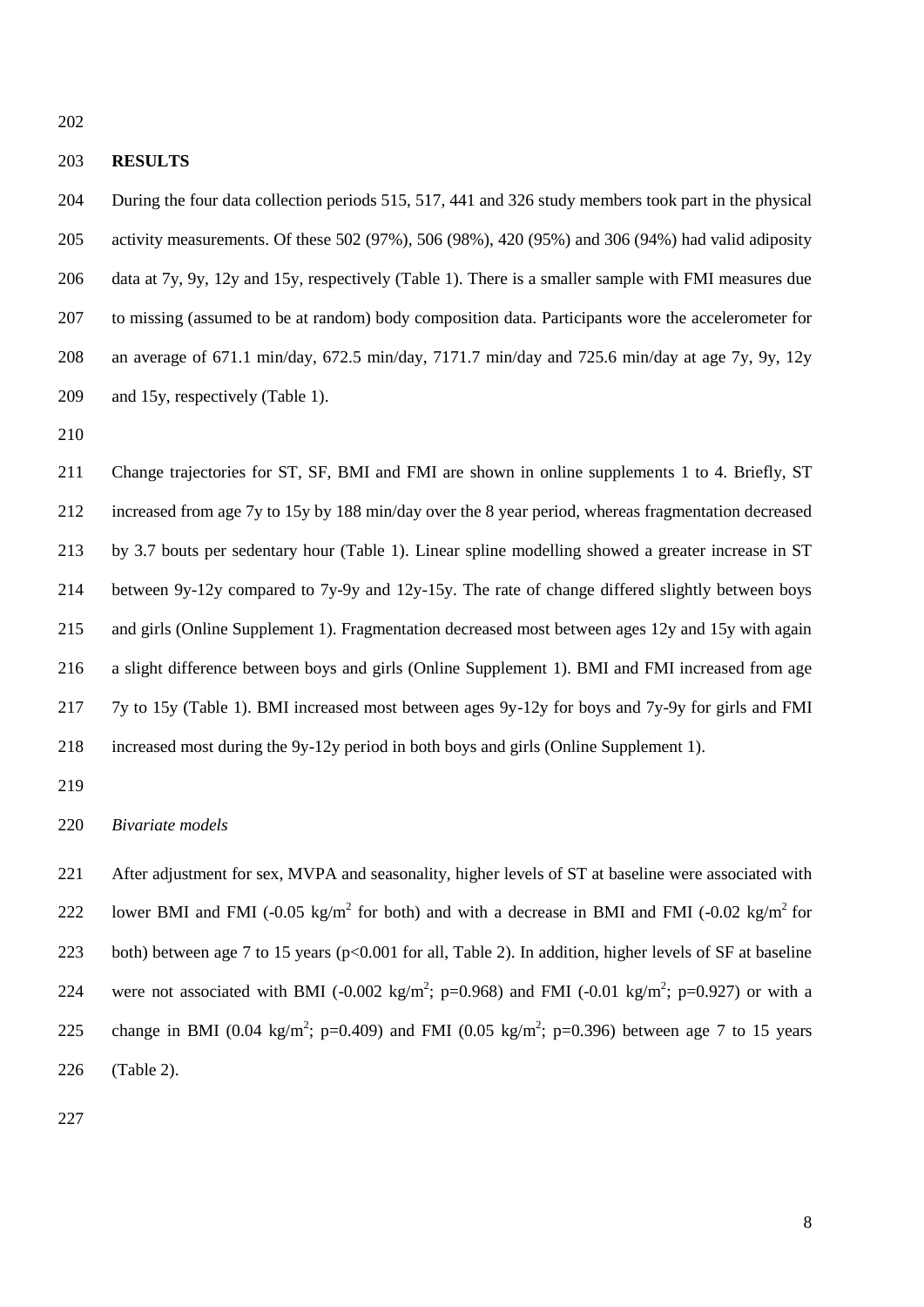Associations between change in sedentary behavior and change in adiposity are shown in Table 2. After adjustment for sex, MVPA and seasonality a 1% increase in ST was associated with an increase 230 in BMI of 0.08 kg/m<sup>2</sup> per year (p<0.001). Increasing ST by 1% resulted in an increase in FMI of 0.15 231 kg/m<sup>2</sup> (p<0.001). An increase of 1 bout per sedentary hour (i.e. ST more fragmented) was associated 232 with an increase in BMI of 0.07 kg/m<sup>2</sup> and an increase in FMI of 0.14 kg/m<sup>2</sup> (p<0.001 for both).

 Associations between change in ST and change in FMI did not differ between time points. However, the association between ST and BMI differed slightly between time points. The results indicate a 236 negative association (i.e. increase in ST leads to decrease in BMI) from age 7y to 9y (-0.02 kg/m<sup>2</sup>; 237 p=0.053), whereas this is in the opposite direction for the periods 9y to 12y (0.02 kg/m<sup>2</sup>; p=0.316) and 238 12y to 15y (0.01 kg/m<sup>2</sup>; p=0.594). However, none of these associations were found significant (Table 3 and 4). The association between change in SF and change in BMI and FMI differed between time periods (Table 3 and 4). An increase in fragmentation (i.e. 1 bout per sedentary hour more) was 241 significantly associated with a 0.09 kg/m<sup>2</sup> decrease in BMI and a 0.11 kg/m<sup>2</sup> decrease in FMI over the 9y to 12y period (p=0.046 and p=0.049, respectively). An increase in SF resulted in a 0.06 kg/m<sup>2</sup> 243 increase in BMI between 7y-9y (p<0.049) and no change in FMI (p=0.703). Last, an increase in SF 244 resulted a 0.05 kg/m<sup>2</sup> increase in BMI (p=0.322) and a 0.04 kg/m<sup>2</sup> increase in FMI (p=0.546) over the 12y-15y period. Associations between SF and BMI and FMI during the other time periods were non-246 significant ( $p > 0.05$ ).

# **DISCUSSION**

# **Main study findings and implications**

 In the present study, higher levels of ST at baseline were associated with lower BMI and smaller changes in BMI over time. However, increasing ST across childhood and adolescence was associated with an increase in body fatness from 7y to 15y. Moreover, the association between increased ST and increased adiposity was independent of MVPA, suggesting that any impact of ST was not attributable simply to declining MVPA. The present study therefore provides the first longitudinal evidence that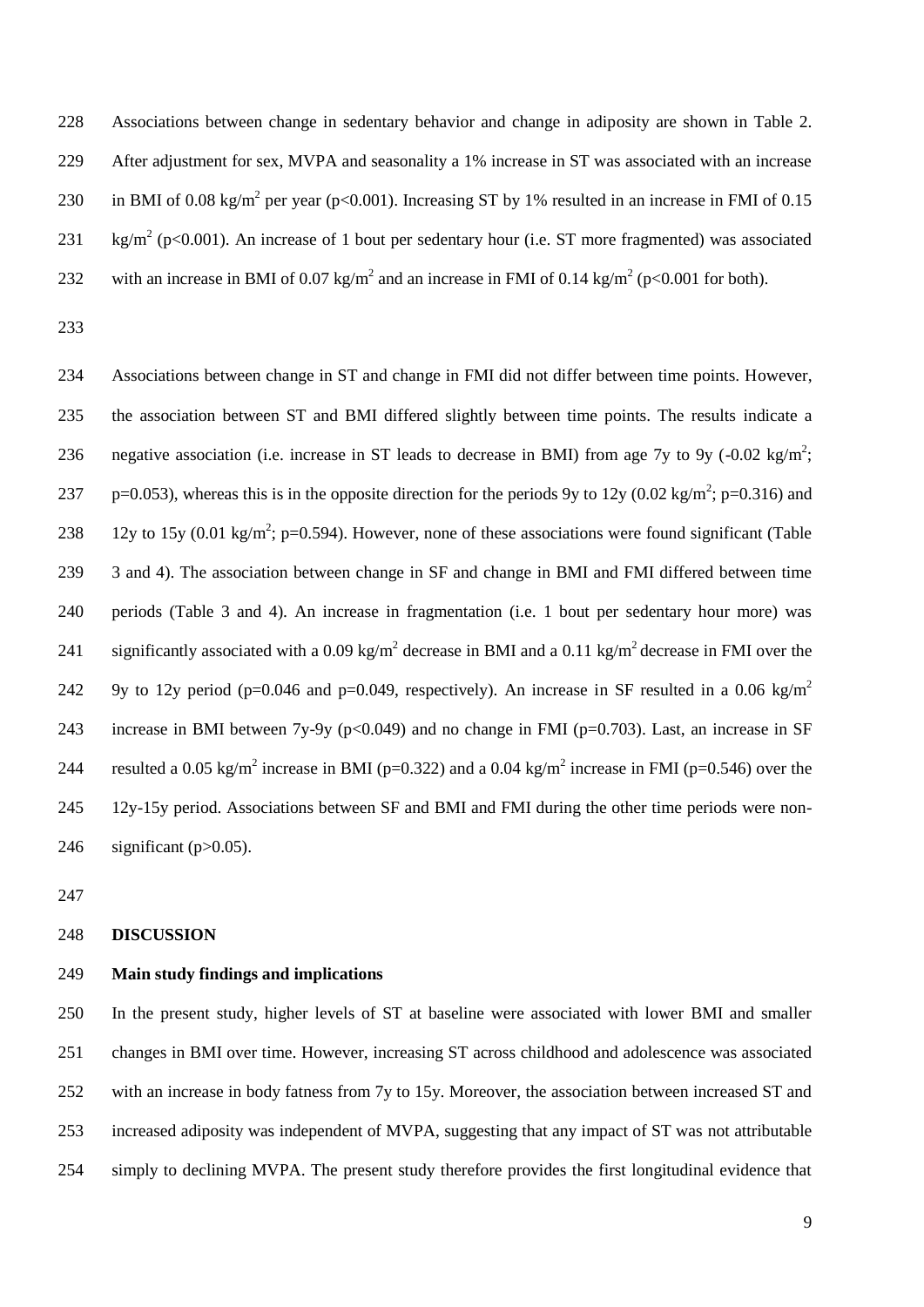age-related increases in objectively measured sedentary time are associated with age-related increases in body fatness. In addition, the association between increased ST and increased adiposity was likely to be biologically as well as statistically significant: for example increasing ST by 3% per year (i.e. 258 equal to the average increase of  $\sim$ 24min in this cohort) for 8 years will increase FMI by 0.147\*3\*8 = 259 3.5 kg/m<sup>2</sup>. This equates to 1.3kg of fat mass for a 15y old of average height in this cohort (i.e. 167.0) cm) with mean fat mass of 18.4kg. The present study is also is among the first to provide evidence of any adverse health impact of objectively measured increases in ST after adjustment for MVPA during childhood and adolescence.

 Over the 8 year period, an increase in fragmentation of sedentary time was associated with an increase in FMI and BMI. This result contradicts the original study hypothesis and there are several reasons 266 why this may be happening. First, the current study classified a bout of sedentary behavior as  $\geq 1$  min of 100cpm which may have been too short. Saunders et al. (14) showed a positive association between 268 the number of bouts  $\geq 1$ -4 minutes and BMI Z score in children with an obesity family history but 269 negative associations for bouts  $\geq$  5 minutes. Second, the results may have been affected by an unforeseen statistical bias or by possible confounders not included in the analysis (e.g. diet). Further investigations indicated that when looking at the three different time periods (i.e. 7y to 9y, 9y to 12y and 12y to 15y) an increase in fragmentation was significantly associated with a decrease in FMI and BMI over the 9y to 12y period. An increase in SF resulted in an increase in FMI and BMI between 7y-9y and 12y-15y however this was only significant with BMI as an outcome and change between 7y-9y of age (Table 3 and 4). Additionally, it has to be acknowledged that these regression analyses were cross-sectional and therefore the exact direction of the effect cannot be established.

 There are several factors which may explain the associations between the changes in sedentary behaviour and changes in adiposity observed in the present study. Sedentary behaviors, especially screen time, are often associated with opportunities to snack which may lead to increased energy intake while engaging in low energy expenditure activities resulting in a positive energy balance (27).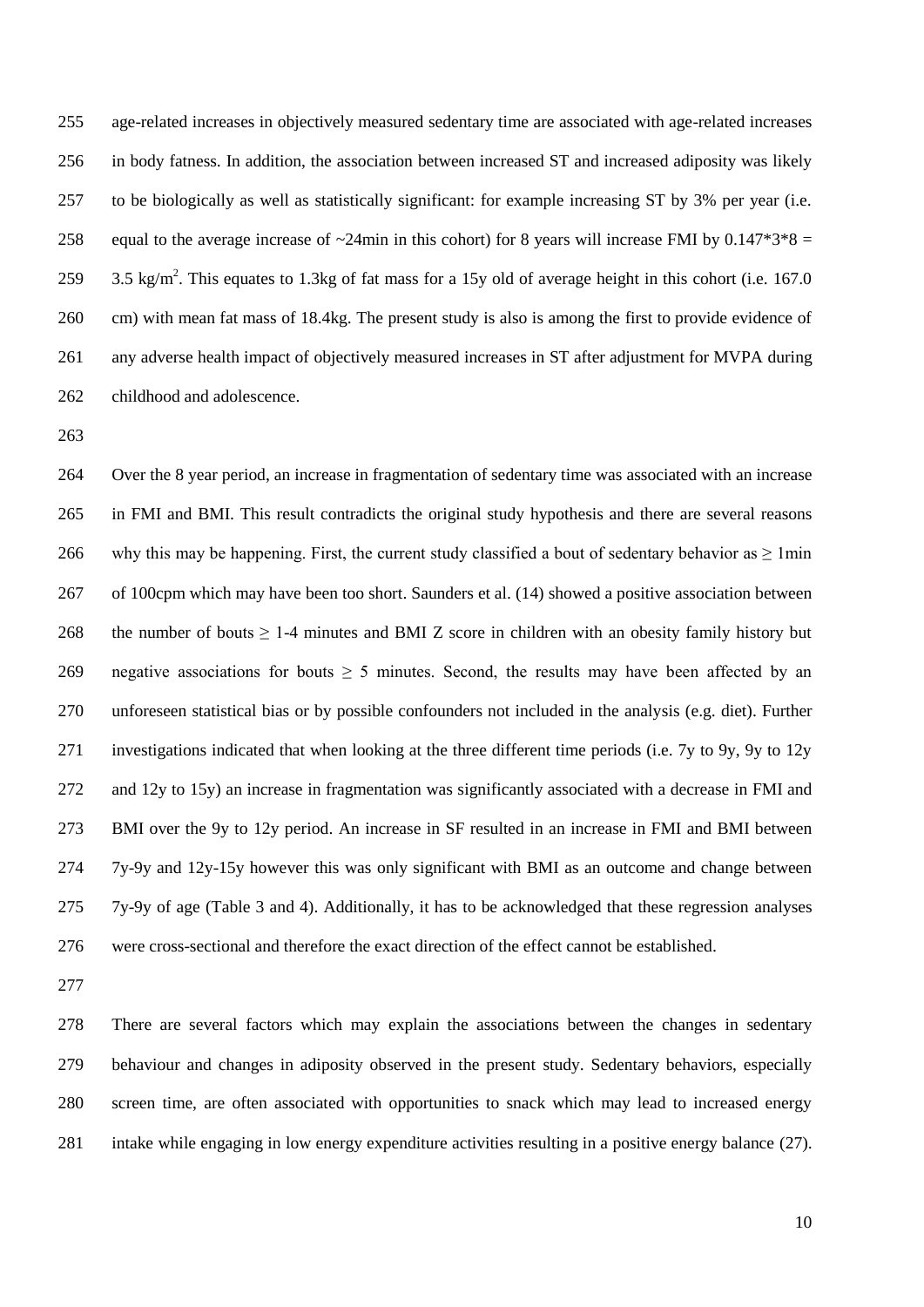In addition, engaging in sedentary behaviors such as television viewing or electronic gaming may adversely affect sleep which has been linked to an increase in adiposity (28).

### **Comparisons with other studies**

 Recent systematic reviews have noted the limited evidence on associations between objectively measured sedentary behavior and adiposity, and have called for more studies with stronger designs, including more longitudinal studies (7, 15-17). While previous studies have been small in number and inconclusive, the balance of available evidence has suggested that an association between sedentary behavior and adiposity would be unlikely. The current study showed the 9y-12y period to be a period in which the effects of increasing ST and lowering of SF appear to influence adiposity most. Few previous studies have included these periods. Most longitudinal studies have focused on specific 293 periods such as childhood (20) or adolescence (29, 30) or included a wide range of ages (e.g.  $4y-19y$ ) (31, 32). In addition, different outcomes between studies may also be due to methodological decisions related to the accelerometer data. Several different cut points have been used to define sedentary behavior (i.e. ranging from <100cpm to <1100cpm) and MVPA (i.e. cut points ranging from >2295cpm to >3600 cpm) as well as different non-wear criteria (ranging from 20 min of consecutive zeros to 60 min with and without allowance of interruptions) (21, 28-33). Previous research has shown that these differences affect the association with health outcomes and make comparison between studies difficult (35).

 Kwon et al. (33) examined the longitudinal associations between ST and dual energy x-ray absorptiometry-measured body fat mass from age 8 to 15 years. The authors reported no associations between ST and fat mass after adjustments for MVPA. One of the reasons for the difference between the Kwon et al. (33) study and the current study may be the method used to measure adiposity. The second study to examine the association between ST and change in BMI from age 9 to 15 years was the study by Mitchell et al. (34). Mitchell et al. (34) is the only study to date to suggest that accelerometer measured ST might be associated with adiposity, independent of MVPA. However, contradictory to the current study, the study by Mitchell et al. did not find a difference between time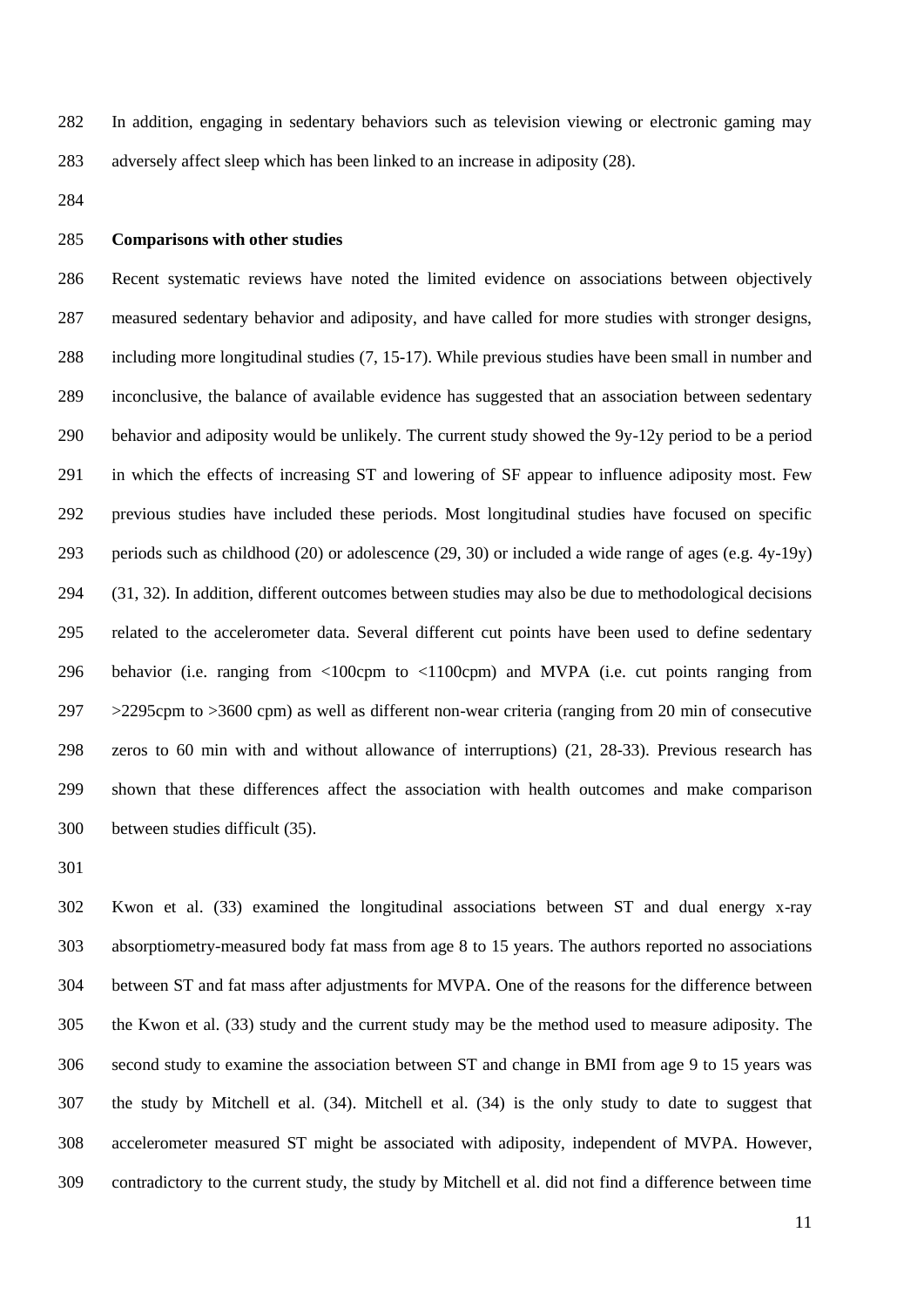periods. In addition, Mitchell et al. (34) reported that the associations between ST and BMI only applied to those with higher BMI and was revealed using quantile regression only. In the current study quantile regression was used to test whether associations between exposure and outcome values differed by the weight status of the participants. However, in this cohort no significant associations 314 were found between ST and BMI or FMI in any of the weight status categories except the  $75<sup>th</sup>$  percentile of BMI. In addition, the associations for SF and BMI or FMI were only significant for the  $25<sup>th</sup>$  percentile (FMI) and the  $50<sup>th</sup>$  percentile (BMI). However, while no significant results were found, the regression coefficients suggested the possibility of stronger associations between SF and adiposity in the higher weight status categories compared to the lower weight status categories (Online Supplement 2 to 5).

 The evidence on the association between SF and adiposity is scarce in children and adolescents. Saunders et al (14) found that more breaks in ST were associated with lower BMI Z score in a cross- sectional study of Canadian children aged 9 years. Interestingly, the authors also found a protective association between the number of sedentary bouts smaller than 5 minutes and BMI Z score (i.e. greater number of bouts was associated with lower BMI Z scores). However, they did not report an association between the number of sedentary bouts greater/equal to 5 minutes and BMI Z score. Differences between studies may be the result of real biological differences between samples, and/or due to methodological differences.

# **Study strengths and weaknesses**

 The main strengths of the present study were the novelty, the longitudinal design and analysis, the socio-economically representative and contemporary nature of the sample, the availability of high quality measures for both exposure and outcome variables, and the inclusion of relevant confounders. The longitudinal analysis made it possible to include all available data from all participants under a 'missing at random' assumption (i.e. participants do not need valid data at all time points to be included in the analysis) which limits attrition. In a previous study within the same cohort we found that the availability of body fatness estimates was an important strength, as associations between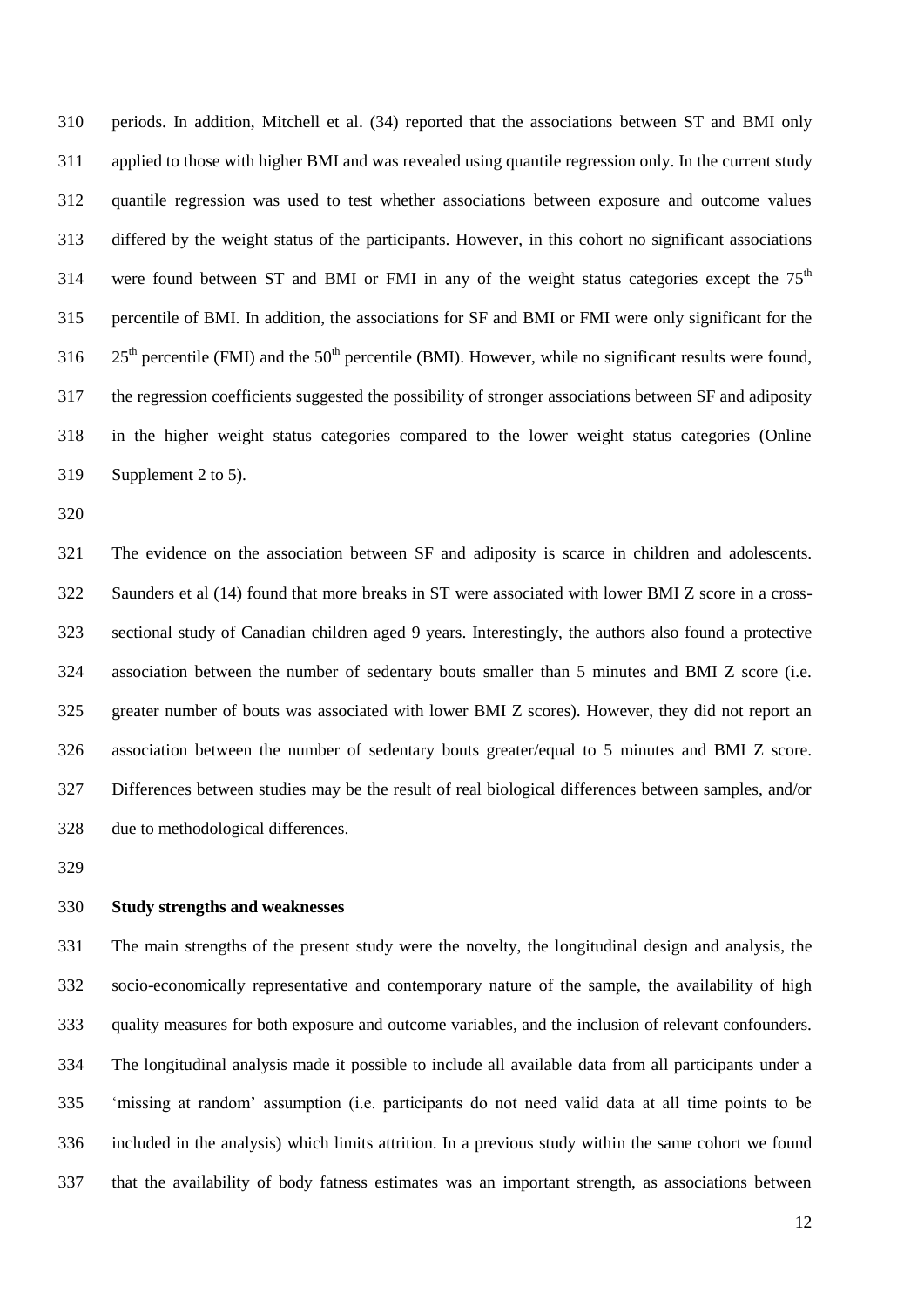exposures and outcomes which were observed with body fatness as the outcome were not always observed using BMI (a proxy for body fatness) as the outcome (36, 37). While the 100cpm accelerometer cut point to define ST may have included some standing time, the objective measurement of sedentary behavior using the Actigraph can be seen as a strength. A recent study comparing several cut points against a posture based monitor concluded the 100cpm cut point is most appropriate when measuring sedentary behavior in children (38). In addition, the inclusion of fragmentation of sedentary behavior as an outcome is novel and a benefit of this method is that it corrects for differences in sedentary time between participants. However, the method used (i.e. bouts per sedentary hour) also has its limitations. Using the number of bouts does not account for the duration in which these bouts have been accumulated which may impact the results. It is recommended that future studies examine the way in which these bouts are accumulated and whether for example accumulating 25 minutes of sedentary time in five, five minute bouts has a different effect on health compared to accumulating sedentary time in five one minute bouts and one 20 minute bout. The authors acknowledge that using bio-electrical impedance to measure body fat has its own limitations. Measures may have been affected by exercise or consuming food/drinks beforehand. As previously mentioned, the post-hoc linear regression analyses were cross-sectional which is a limitation. Due to sample size it was not possible to use bivariate spline modelling to look at average change rates over specific time points (i.e. the post-hoc analysis) and therefore had to use linear regression analysis which decreased the number of participants included in these analyses. A weakness of the current study was the measure used to determine socio-economic status which relies on 1991 Census data and was measured at birth. The child's socio-economic environment might therefore have changed by the time accelerometer data were collected. Generalisability of study findings is unclear, but we note that the cohort is both reasonably contemporary (born in 1999-2000), and socio-economically representative of North-East England (39), and both of these characteristics should enhance generalizability.

### **CONCLUSIONS**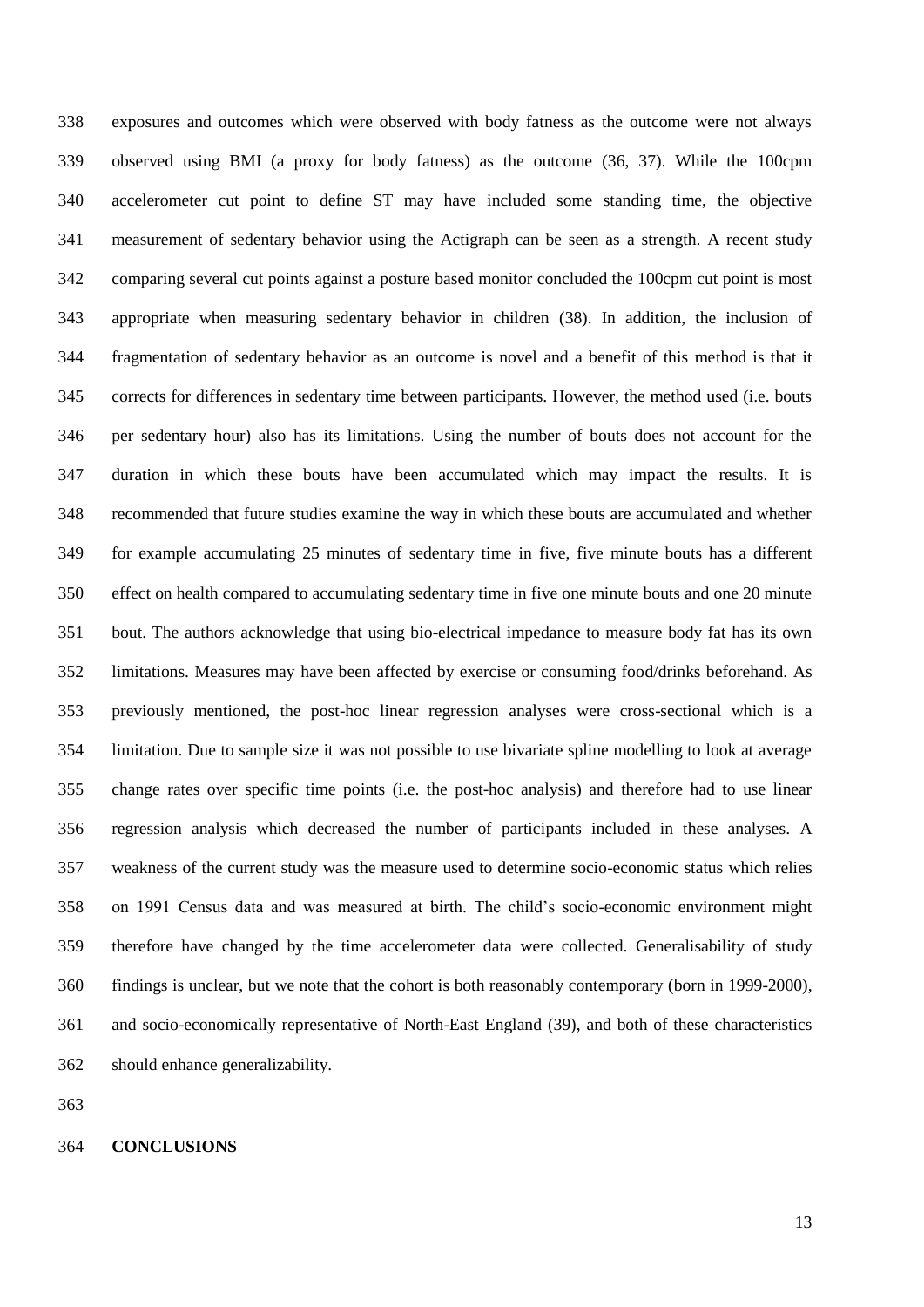In this study a greater increase in sedentary time and increase in sedentary fragmentation from age 7y to 15y were associated with increased adiposity. However, the associations differed between time points – an increase in fragmentation of sedentary behavior was associated with a decrease in adiposity from age 9y to 12y. The steepest increase in adiposity associated with sedentary behavior was noted over the 9y to 12y period. This is the first study to show an association between sedentary behavior and adiposity and highlights a potentially crucial period, that of late childhood to intervene to reduce the impact of age-related changes in sedentary behavior on body fatness.

# **Acknowledgements**

 We appreciate the support of Gateshead Health National Health Service Foundation Trust, Gateshead Education Authority, and local schools. We thank members of the research team for their effort. We especially thank the families and children who participated in the Gateshead Millennium Study. 

# **Conflict of Interest**

The authors declare no conflicts of interest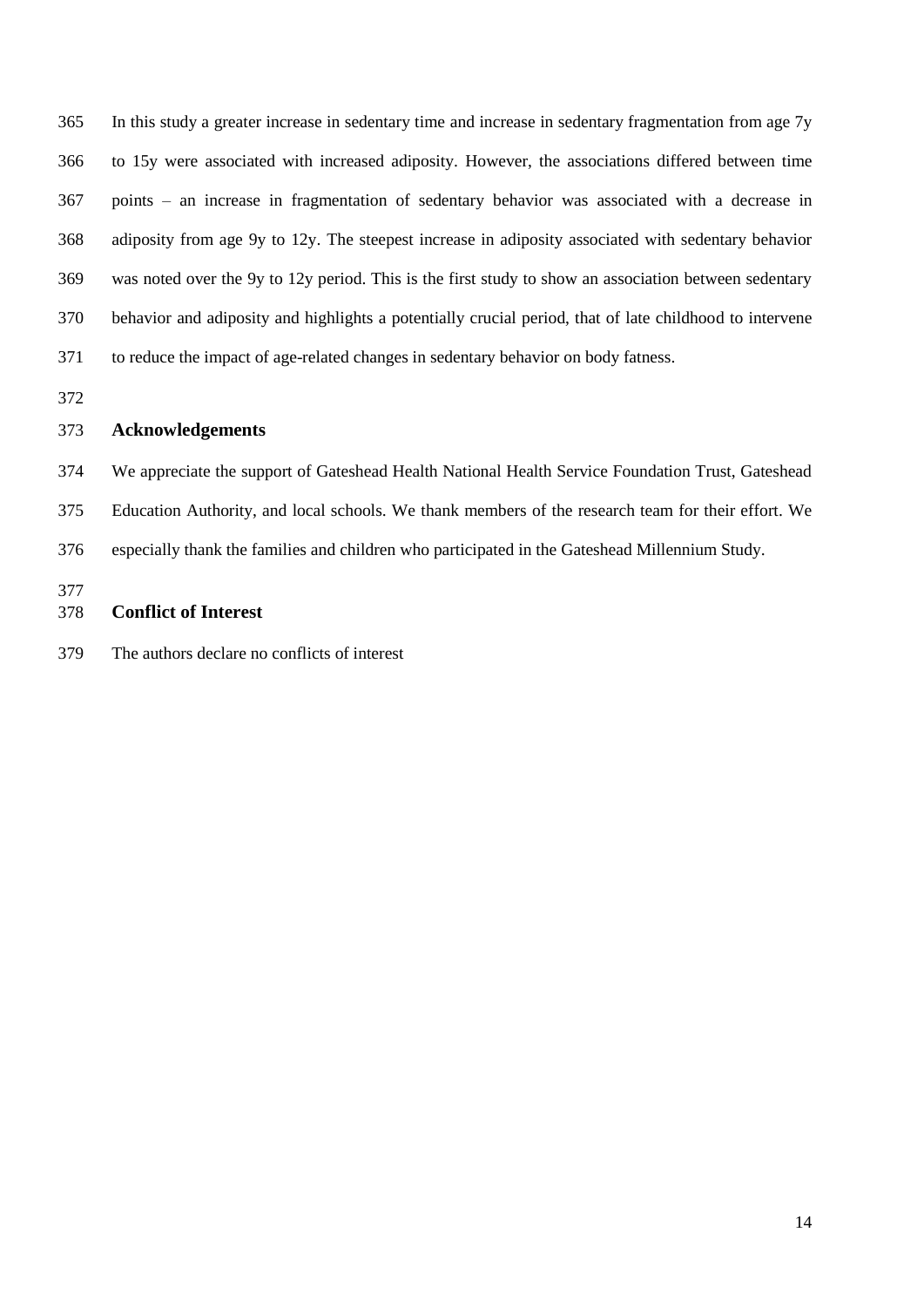### **References**

- 1. Biswas A, Oh PI, Faulkner GE, Bajaj RR, Silver MA, Mitchell MS, et al. Sedentary time and its association with risk for disease incidence, mortality, and hospitalization in adults: a systematic review and meta-analysis. Ann Intern Med. 2015;162(2):123-32.
- 2. Katzmarzyk PT, Church TS, Craig CL, Bouchard C. Sitting time and mortality from all causes, cardiovascular disease, and cancer. Med Sci Sports Exerc. 2009;41(5):998-1005.
- 3. Owen N, Healy GN, Matthews CE, Dunstan DW. Too much sitting: the population-health science of sedentary behavior. Exerc Sports Sci Rev. 2010;38(3):105-13.
- 4. Proper KI, Singh AS, Van Mechelen W, Chinapaw MJ. Sedentary behaviors and health outcomes among adults: a systematic review of prospective studies. Am J Prev Med. 2011;40(2):174- 82.
- 5. Schmid D, Leitzmann MF. Television viewing and time spent sedentary in relation to cancer risk: a meta-analysis. J Natl Cancer Inst. 2014;106(7):dju098.
- 6. van der Ploeg HP, Chey T, Korda RJ, Banks E, Bauman A. Sitting time and all-cause mortality risk in 222 497 Australian adults. Arch Intern Med. 2012;172(6):494-500.
- 7. Tanaka C, Reilly JJ, Huang WY. Longitudinal changes in objectively measured sedentary behaviour and their relationship with adiposity in children and adolescents: systematic review and evidence appraisal. Obes Rev. 2014;15(10):791-803.
- 8. Jones RA, Hinkley T, Okely AD, Salmon J. Tracking physical activity and sedentary behavior in childhood: a systematic review. Am J Prev Med. 2013;44(6):651-8.
- 9. Chinapaw M, Altenburg T, Brug J. Sedentary behaviour and health in children—Evaluating the evidence. Prev Med. 2015;70:1-2.
- 10. LeBlanc AG, Spence JC, Carson V, Connor Gorber S, Dillman C, Janssen I, et al. Systematic
- review of sedentary behaviour and health indicators in the early years (aged 0–4 years). Appl Physiol
- Nutr Metab. 2012;37(4):753-72.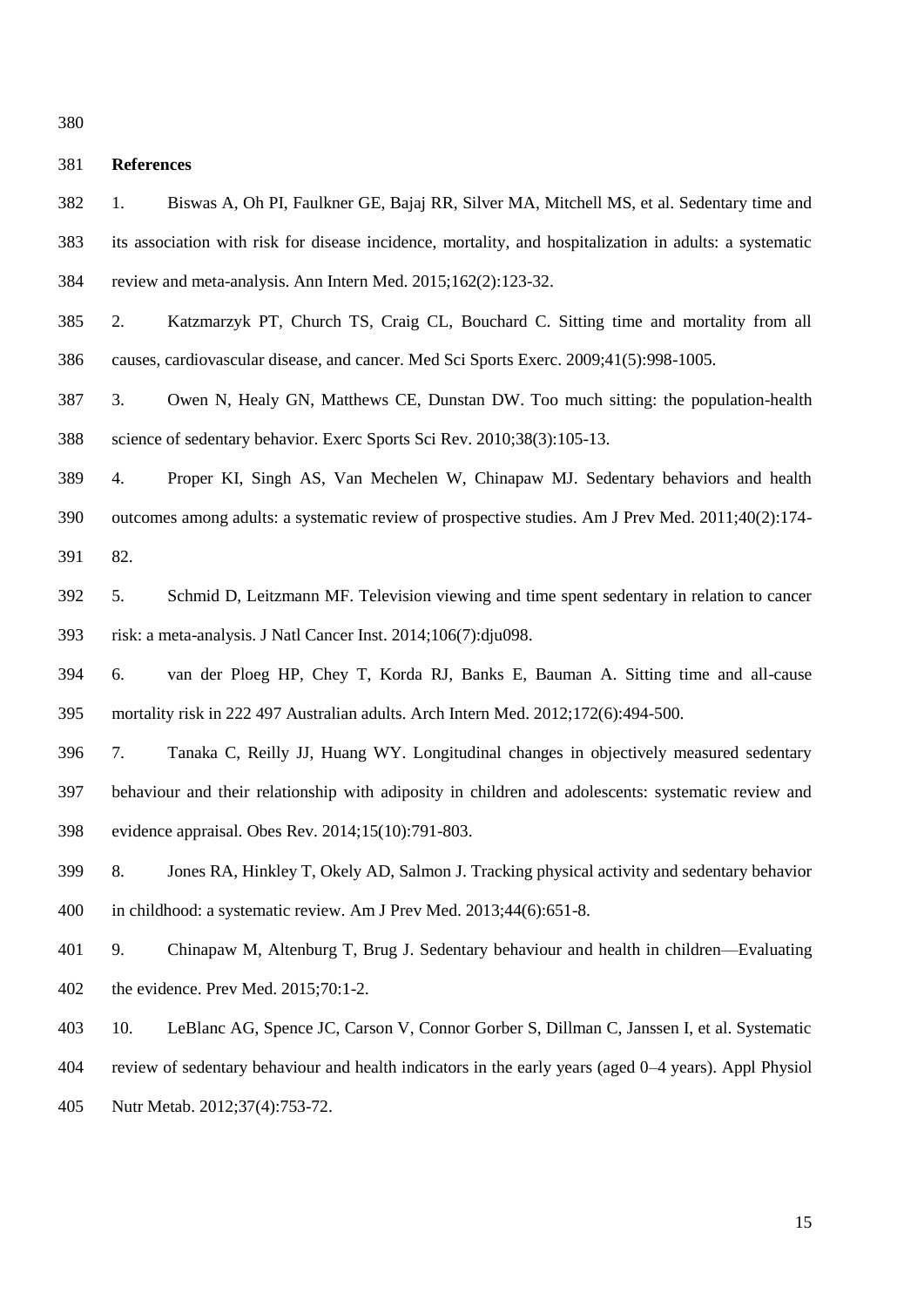11. Tremblay MS, LeBlanc AG, Kho ME, Saunders TJ, Larouche R, Colley RC, et al. Systematic review of sedentary behaviour and health indicators in school-aged children and youth. Int J Behav Nutr Phys Act. 2011;8(1):98.

 12. Cliff DP, Jones RA, Burrows TL, Morgan PJ, Collins CE, Baur LA, et al. Volumes and bouts of sedentary behavior and physical activity: Associations with cardiometabolic health in obese children. Obesity. 2014;22(5):E112-E8.

 13. Belcher BR, Berrigan D, Papachristopoulou A, Brady SM, Bernstein SB, Brychta RJ, et al. Effects of Interrupting Children's Sedentary Behaviors With Activity on Metabolic Function: A Randomized Trial. J Clin Endocrinol Metab. 2015;100(10):3735-43.

 14. Saunders TJ, Tremblay MS, Mathieu M-È, Henderson M, O'Loughlin J, Tremblay A, et al. Associations of sedentary behavior, sedentary bouts and breaks in sedentary time with cardiometabolic risk in children with a family history of obesity. PLOS ONE. 2013;8(11):e79143.

 15. Ekelund U, Hildebrand M, Collings PJ. Physical activity, sedentary time and adiposity during the first two decades of life. Proc Nutr Soc. 2014;73(2):319-29.

 16. Mitchell JA, Byun W. Sedentary behavior and health outcomes in children and adolescents. Am J Lifestyle Med. 2014;8(3):173-99.

 17. Cliff DP, Hesketh K, Vella SA, Hinkley T, Tsiros MD, Ridgers ND, et al. Objectively measured sedentary behaviour and health and development in children and adolescents: systematic review and meta‐analysis. Obes Rev. 2016;17(4):330-44.

 18. Janssen, X., Mann, K. D., Basterfield L, Parkinson KN, Pearce MS, Reilly JK, et al. Development of sedentary behavior across childhood and adolescence: longitudinal analysis of the Gateshead Millennium Study. Int J Behav Nutr Phys Act. 2016;13(1): 88.

 19. Parkinson KN, Pearce MS, Dale A, Reilly JJ, Drewett RF, Wright CM, et al. Cohort profile: the Gateshead Millennium Study. Int J Epidemiol. 2011;40(2):308-17.

 20. Lohman TG. Assessment of body composition in children. Pediatr Exerc Sci. 1989;1(1):19- 30.

 21. Basterfield L, Adamson AJ, Frary JK, Parkinson KN, Pearce MS, Reilly JJ. Longitudinal study of physical activity and sedentary behavior in children. Pediatr. 2011;127(1):e24-e30.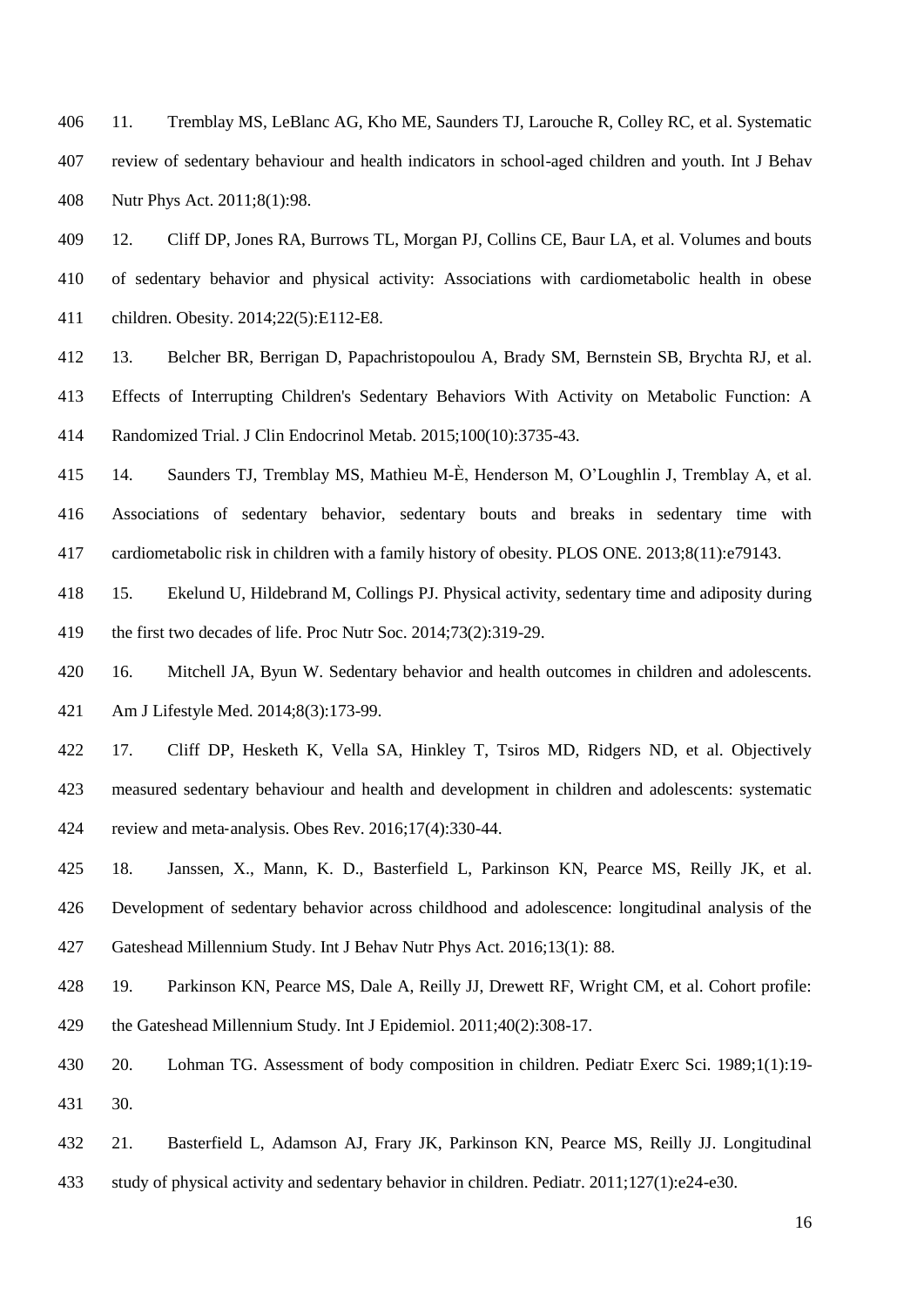22. Janssen X, Basterfield L, Parkinson KN, Pearce MS, Reilly JK., Adamson AJ, Reilly JJ. Objective measurement of sedentary behavior: impact of non-wear time rules on changes in sedentary time. BMC Public Health. 2015; 15: 504.

 23. Basterfield L, Adamson AJ, Pearce MS, Reilly JJ. Stability of habitual physical activity and sedentary behavior monitoring by accelerometry in 6-to 8-year-olds. J Phys Act Health. 2011;8(4):543-7.

 24. Altenburg TM, de Niet M, Verloigne M, De Bourdeaudhuij I, Androutsos O, Manios Y, et al. Occurrence and duration of various operational definitions of sedentary bouts and cross-sectional associations with cardiometabolic health indicators: The ENERGY-project. Prev Med. 2015;71:101-6. 25. Macdonald‐Wallis C, Lawlor DA, Palmer T, Tilling K. Multivariate multilevel spline models for parallel growth processes: application to weight and mean arterial pressure in pregnancy. Stat Med. 2012;31(26):3147-64.

 26. Howe LD, Tilling K, Matijasevich A, Petherick ES, Cristina Santos A, Fairley L, et al. Linear spline multilevel models for summarising childhood growth trajectories: A guide to their application using examples from five birth cohorts. Stat Methods Med Res. 2013: 0962280213503925

 27. Pearson N, Biddle SJ. Sedentary behavior and dietary intake in children, adolescents, and adults: a systematic review. Am J Prev Med. 2011;41(2):178-88.

 28. Fatima Y, Mamun A. Longitudinal impact of sleep on overweight and obesity in children and adolescents: a systematic review and bias‐adjusted meta‐analysis. Obes Rev. 2015;16(2):137-49.

 29. Stamatakis E, Coombs N, Tiling K, Mattocks C, Cooper A, Hardy LL, et al. Sedentary time in late childhood and cardiometabolic risk in adolescence. Pediatr. 2015;135(6):e1432-e41.

 30. Treuth MS, Baggett CD, Pratt CA, Going SB, Elder JP, Charneco EY, et al. A longitudinal study of sedentary behavior and overweight in adolescent girls. Obesity. 2009;17(5):1003-8.

 31. Ekelund U, Luan J, Sherar LB, et al. Moderate to vigorous physical activity and sedentary time and cardiometabolic risk factors in children and adolescents. JAMA. 2012;307(7):704-12.

 32. Butte NF, Cai G, Cole SA, Wilson TA, Fisher JO, Zakeri IF, et al. Metabolic and behavioral predictors of weight gain in Hispanic children: the Viva la Familia Study. Am J Clin Nutr. 2007;85(6):1478-85.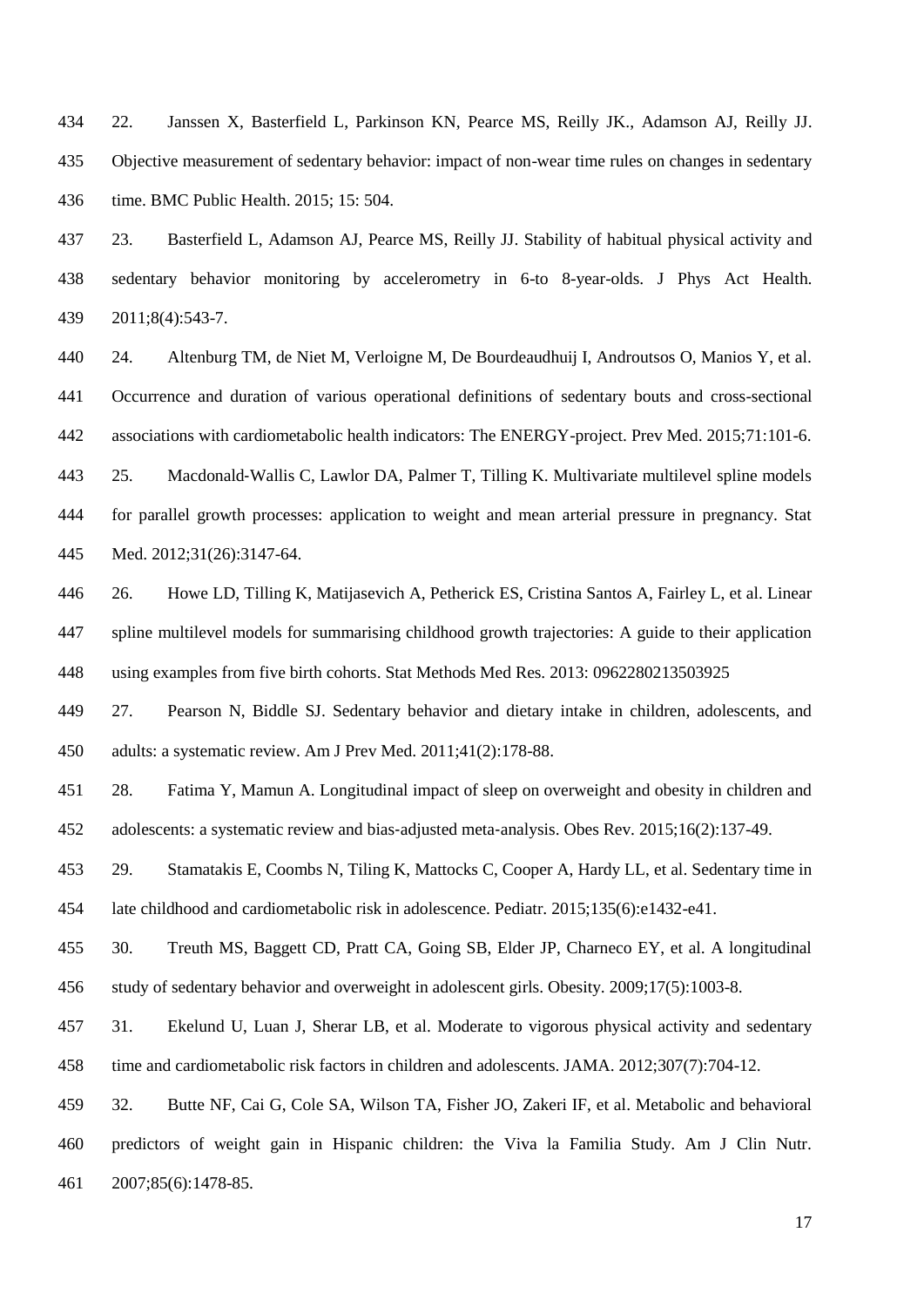33. Kwon S, Burns TL, Levy SM, Janz KF. Which contributes more to childhood adiposity-high levels of sedentarism or low levels of moderate-through-vigorous physical activity? The Iowa Bone Development Study. J Pediatr. 2013;162(6):1169-74.

- 34. Mitchell J, Pate R, Beets M, Nader P. Time spent in sedentary behavior and changes in childhood BMI: a longitudinal study from ages 9 to 15 years. Int J Obes. 2012;37(1):54-60.
- 35. Atkin AJ, Ekelund U, Møller NC, et al. Sedentary time in children: influence of accelerometer processing on health relations. Med Sci Sports Exerc 2013;45:1097-104.
- 36. Basterfield L, Pearce MS, Adamson AJ, Frary JK, Parkinson KN, Wright CM, et al. Physical activity, sedentary behavior, and adiposity in English children. Am J Prev Med. 2012;42(5):445-51.
- 37. Basterfield L, Pearce MS, Adamson AJ, Reilly JK, Parkinson KN, Reilly JJ, et al. Effect of choice of outcome measure on studies of the etiology of obesity in children. Ann Epidemiol. 2012;22(12):888-91.
- 38. Ridgers ND, Salmon J, Ridley K, O'Connell E, Arundell L, Timperio A. Agreement between activPAL and ActiGraph for assessing children's sedentary time. Int J Behav Nutr Phys Act. 2012;9(15):7.
- 39. Parkinson KN, Pearce MS, Dale A, Reilly JJ, Drewett RF, Wright CM, et al. Cohort profile: the Gateshead Millennium Study. Int J Epidemiol. 2011;40(2):308-17.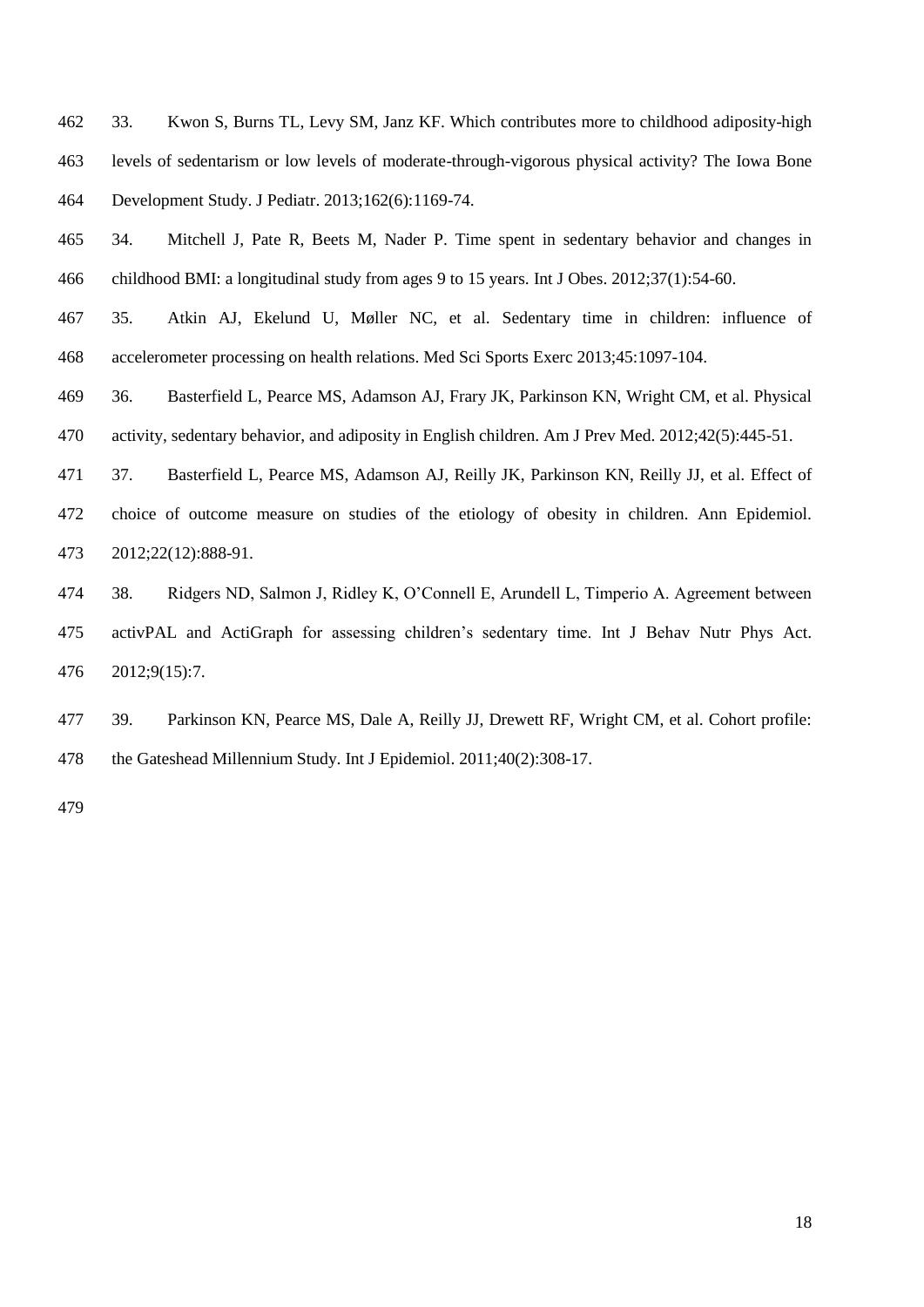|                                                    |                          | r onow-up periou |              |              |              |
|----------------------------------------------------|--------------------------|------------------|--------------|--------------|--------------|
|                                                    |                          | 7y               | 9y           | 12y          | 15y          |
| Sample                                             | n<br>(% with valid data) | 502 (97)         | 506 (98)     | 420 (95)     | 306(94)      |
| Sex (male)                                         | $\%$                     | 50.2             | 48.2         | 46.9         | 46.7         |
| Age (years)                                        | mean (SD)                | 7.5(0.5)         | 9.3(0.4)     | 12.5(0.3)    | 15.2(0.4)    |
| Weight (kg)                                        | mean (SD)                | 26.4(5.2)        | 33.5(7.6)    | 49.6 (12.2)  | 62.2(14.1)   |
| Height (cm)                                        | mean (SD)                | 124.9(5.6)       | 135.6(6.4)   | 154.6(7.8)   | 167.0(8.3)   |
| Townsend score (n)                                 | $n$ (%)                  |                  |              |              |              |
|                                                    | 1 (Most affluent)        | 97 (19.3)        | 96 (18.9)    | 85 (20.2)    | 59 (19.3)    |
|                                                    | $\sqrt{2}$               | 113(22.5)        | 119(23.5)    | 101(24.1)    | 79 (25.9)    |
|                                                    | $\mathfrak{Z}$           | 108(21.5)        | 110(21.7)    | 94 (22.4)    | 68 (22.3)    |
|                                                    | $\overline{4}$           | 90 (17.9)        | 93 (18.4)    | 68 (16.2)    | 48 (15.7)    |
|                                                    | 5 (Least affluent)       | 88 (17.5)        | 82 (16.2)    | 66 (15.7)    | 49(16.1)     |
|                                                    | Missing                  | 6(1.2)           | 6(1.2)       | 6(1.4)       | 3(0.7)       |
| BMI $(kg/m^2)$                                     | mean(SD)                 | 16.8(2.3)        | 18.0(2.9)    | 20.6(3.9)    | 22.2(4.4)    |
| FMI $(kg/m^2)^*$                                   | mean (SD)                | 4.0(1.8)         | 4.8(2.4)     | 5.4(3.3)     | 6.5(4.1)     |
| Wear time per day (min)                            | mean(SD)                 | 671.1 (68.9)     | 672.5(75.6)  | 717.7 (82.6) | 725.6 (82.5) |
| Number of valid days<br>included                   | mean (SD)                | 6.4(0.9)         | 6.0(1.2)     | 5.9(1.3)     | 5.6(1.3)     |
| ST(%)                                              | mean (SD)                | 51.5(7.7)        | 55.4(7.0)    | 64.8(8.2)    | 73.4 (6.6)   |
| ST (min)                                           | mean(SD)                 | 346.5 (66.4)     | 372.8 (63.3) | 466.5(86.6)  | 535.1 (85.6) |
| SF (bouts/sedentary hour)                          | mean(SD)                 | 16.7(1.7)        | 16.7(1.6)    | 15.3(2.3)    | 13.0(2.4)    |
| Accumulated time spent<br>in sedentary bouts >1min | mean(SD)                 | 263.3(65.9)      | 294.0 (64.1) | 394.8 (88.0) | 480.6 (88.9) |
| MVPA (%)                                           | mean (SD)                | 6.0(2.6)         | 5.5(2.3)     | 4.4(2.4)     | 4.3(2.4)     |

**Follow-up period**

481 ST: Percentage of daily time spent sedentary; SF: Fragmentation of sedentary time; MVPA; Percentage of daily

482 time spent in moderate-to-vigorous physical activity; BMI: Body Mass Index; FMI: Fat Mass Index

483 \*Smaller sample due to missing data (7y *n* 500, 9y *n* 424; 12y *n* 378; 15y *n* 298)

484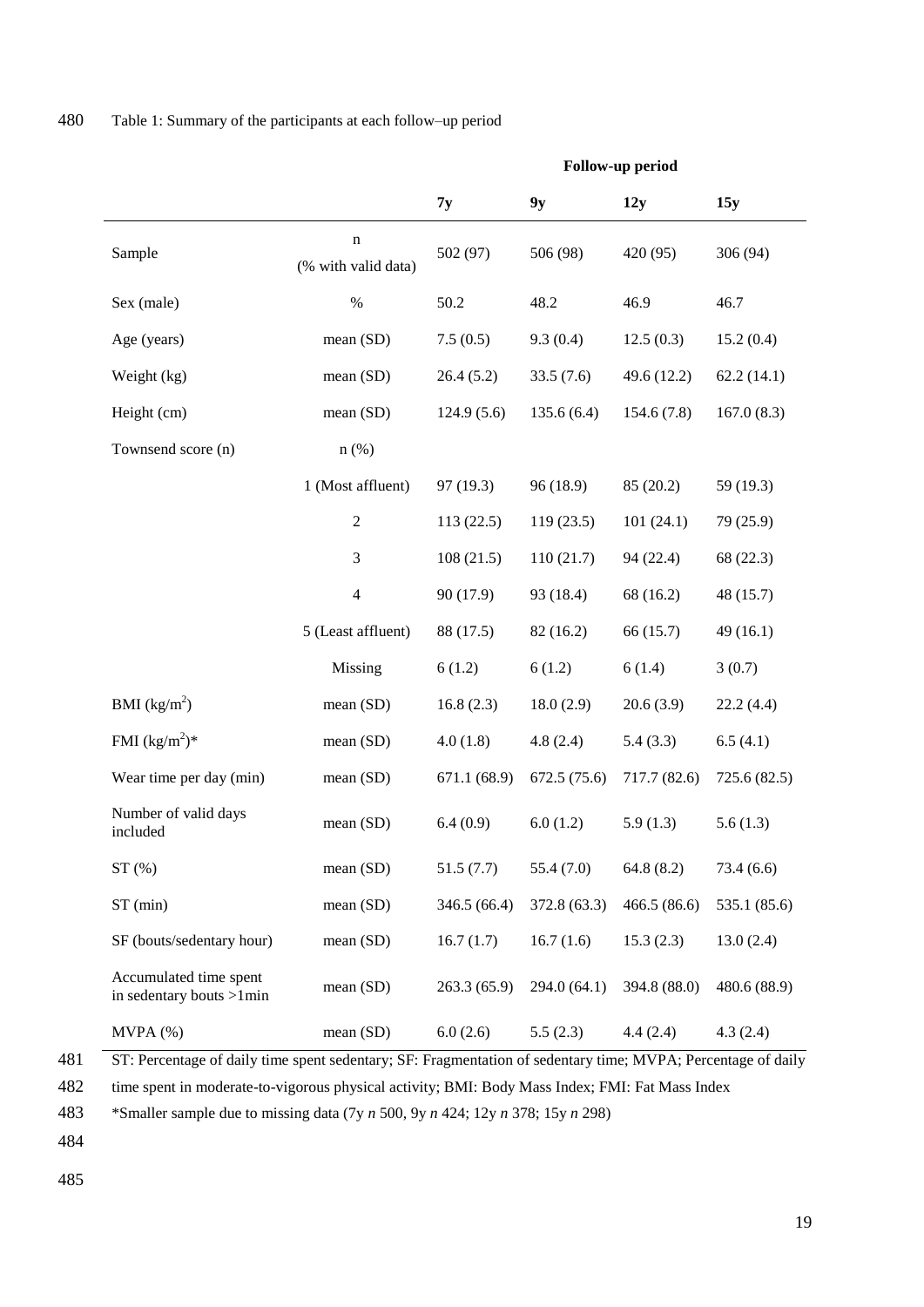487 Table 2: Mean differences between the change in sedentary behavior (predictor) and the change in 488 adiposity (outcome), adjusted for sex, MVPA and seasonality (*n* 659).

| <b>Bivariate Model</b>       | co-efficient | 95% CI             | p-value |
|------------------------------|--------------|--------------------|---------|
| Model 1 (ST and BMI)         |              |                    |         |
| ST 7y and BMI 7y             | $-0.05$      | $-0.03$<br>$-0.07$ | < 0.001 |
| ST 7y and BMI $\Delta$       | $-0.02$      | $-0.01$<br>$-0.03$ | < 0.001 |
| ST $\Delta$ and BMI $\Delta$ | 0.08         | 0.06<br>0.10       | < 0.001 |
| Model 2 (ST and FMI)         |              |                    |         |
| ST 7y and FMI 7y             | $-0.05$      | $-0.04$<br>$-0.07$ | < 0.001 |
| ST 7y and FMI $\Delta$       | $-0.02$      | $-0.01$<br>$-0.03$ | < 0.001 |
| ST $\Delta$ and FMI $\Delta$ | 0.15         | 0.19<br>0.11       | < 0.001 |
| Model 3 (SF and BMI)         |              |                    |         |
| SF 7y and BMI 7y             | $-0.002$     | 0.11<br>$-0.11$    | 0.968   |
| SF 7y and BMI $\Delta$       | 0.04         | 0.15<br>$-0.06$    | 0.409   |
| SF $\Delta$ and BMI $\Delta$ | 0.07         | 0.09<br>0.06       | < 0.001 |
| Model 4 (SF and FMI)         |              |                    |         |
| SF 7y and FMI 7y             | $-0.01$      | 0.11<br>$-0.12$    | 0.927   |
| SF 7y and FMI $\Delta$       | 0.05         | 0.15<br>$-0.06$    | 0.396   |
| SF $\Delta$ and FMI $\Delta$ | 0.14         | 0.10<br>0.18       | < 0.001 |

489 ST: Percentage of daily time spent sedentary; MVPA: moderate to vigorous physical activity; SF:

490 Fragmentation of sedentary time; BMI: Body Mass Index; FMI: Fat Mass Index; Δ: Change from age 7 to 15

491 years;  $\triangle$  change between time points

492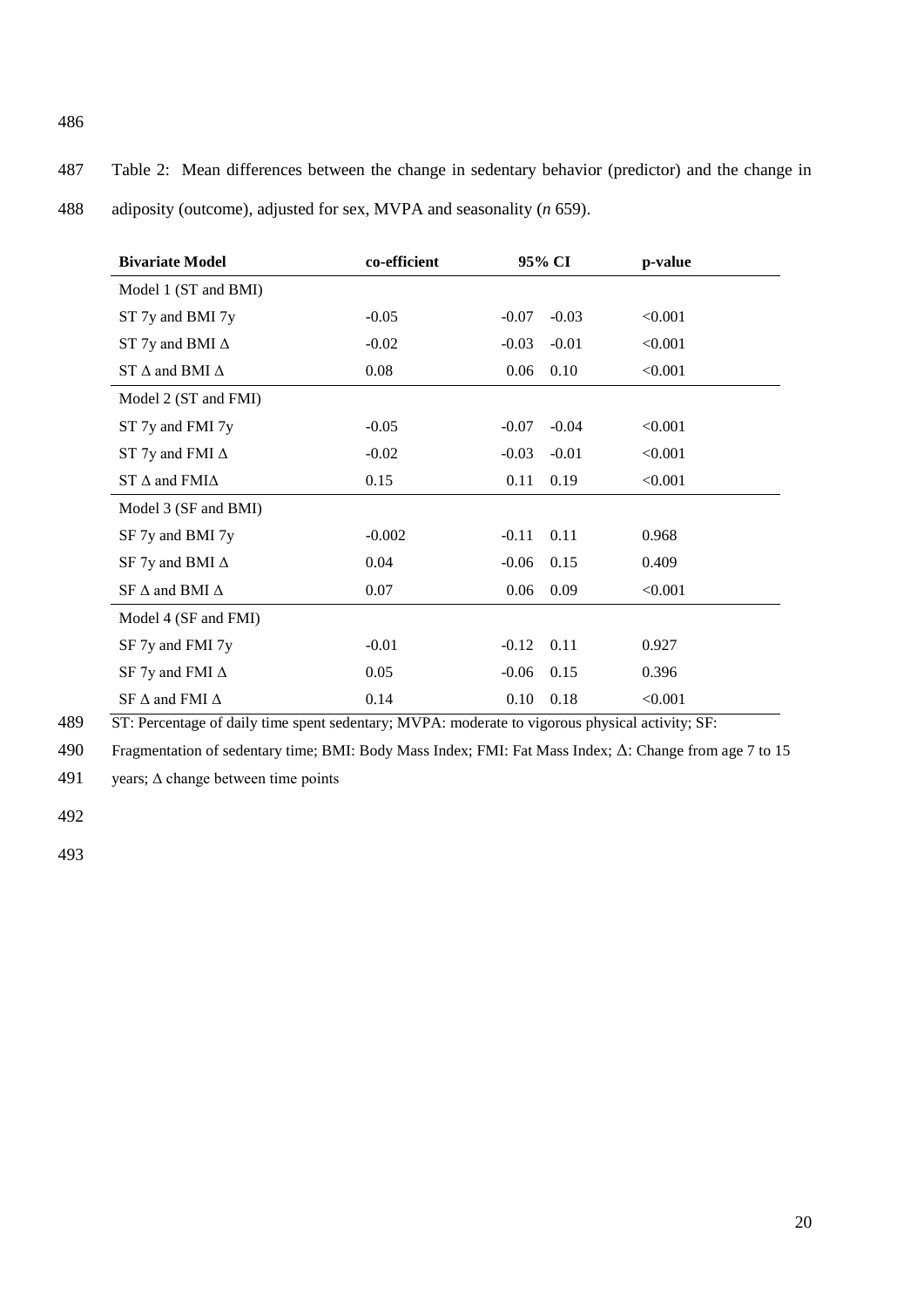494 Table 3: Linear regression model of change in ST or SF (predictors) and change in BMI (outcome)

495 between time points, adjusted for change in MVPA and sex.

| BMI                                     | co-efficient | 95% CI  |      | p-value |
|-----------------------------------------|--------------|---------|------|---------|
| ST $\Delta$ 7y and 9y ( <i>n</i> 400)   | $-0.02$      | $-0.04$ | 0.00 | 0.053   |
| ST $\Delta$ 9y and 12y ( <i>n</i> 348)  | 0.02         | $-0.02$ | 0.05 | 0.316   |
| ST $\Delta$ 12y and 15y ( <i>n</i> 260) | 0.01         | $-0.03$ | 0.06 | 0.594   |
| SF $\Delta$ 7y and 9y ( <i>n</i> 400)   | 0.06         | 0.00    | 0.13 | 0.049   |
| SF $\Delta$ 9y and 12y ( <i>n</i> 348)  | $-0.09$      | $-0.18$ | 0.00 | 0.046   |
| SF $\Delta$ 12y and 15y ( <i>n</i> 260) | 0.05         | $-0.05$ | 0.15 | 0.322   |

496 MVPA: moderate to vigorous physical activity; ST: Sedentary time; SF: Fragmentation of sedentary time; BMI:

497 Body Mass Index;  $\triangle$  change between time points

498